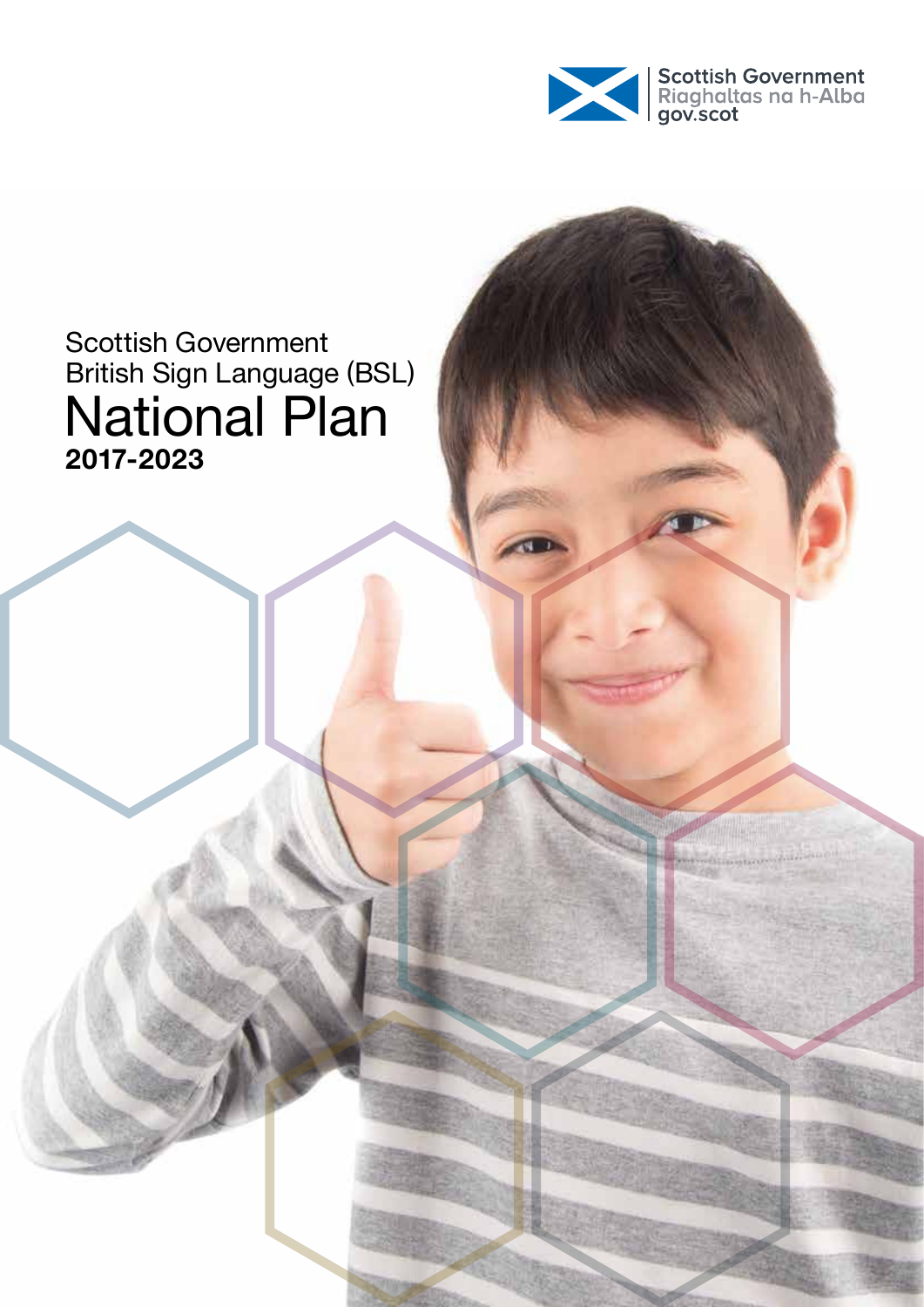#### **Our ten long-term goals**

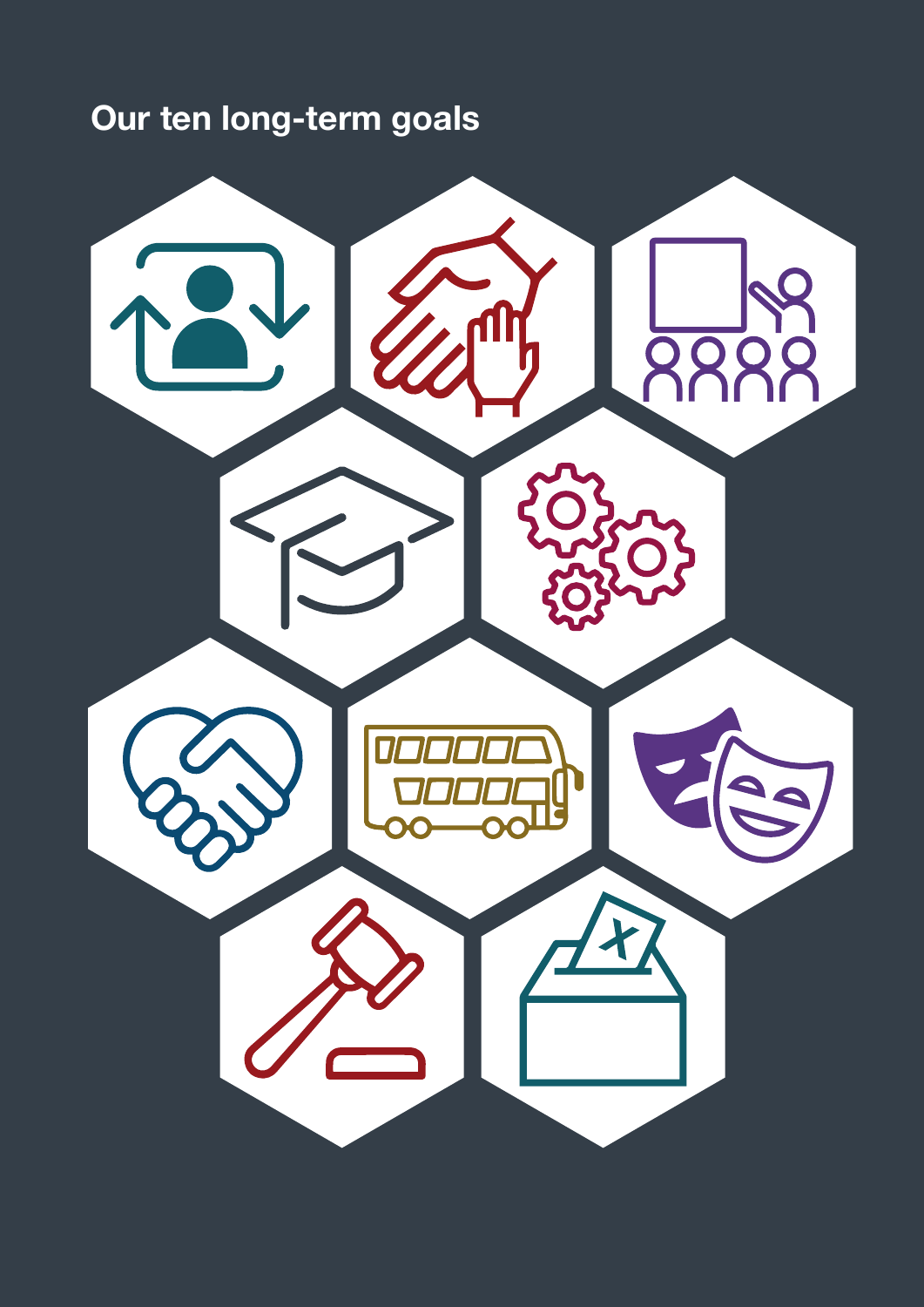



#### **The BSL National Plan has ten long-term goals. These goals represent our collective ambition for BSL in Scotland.**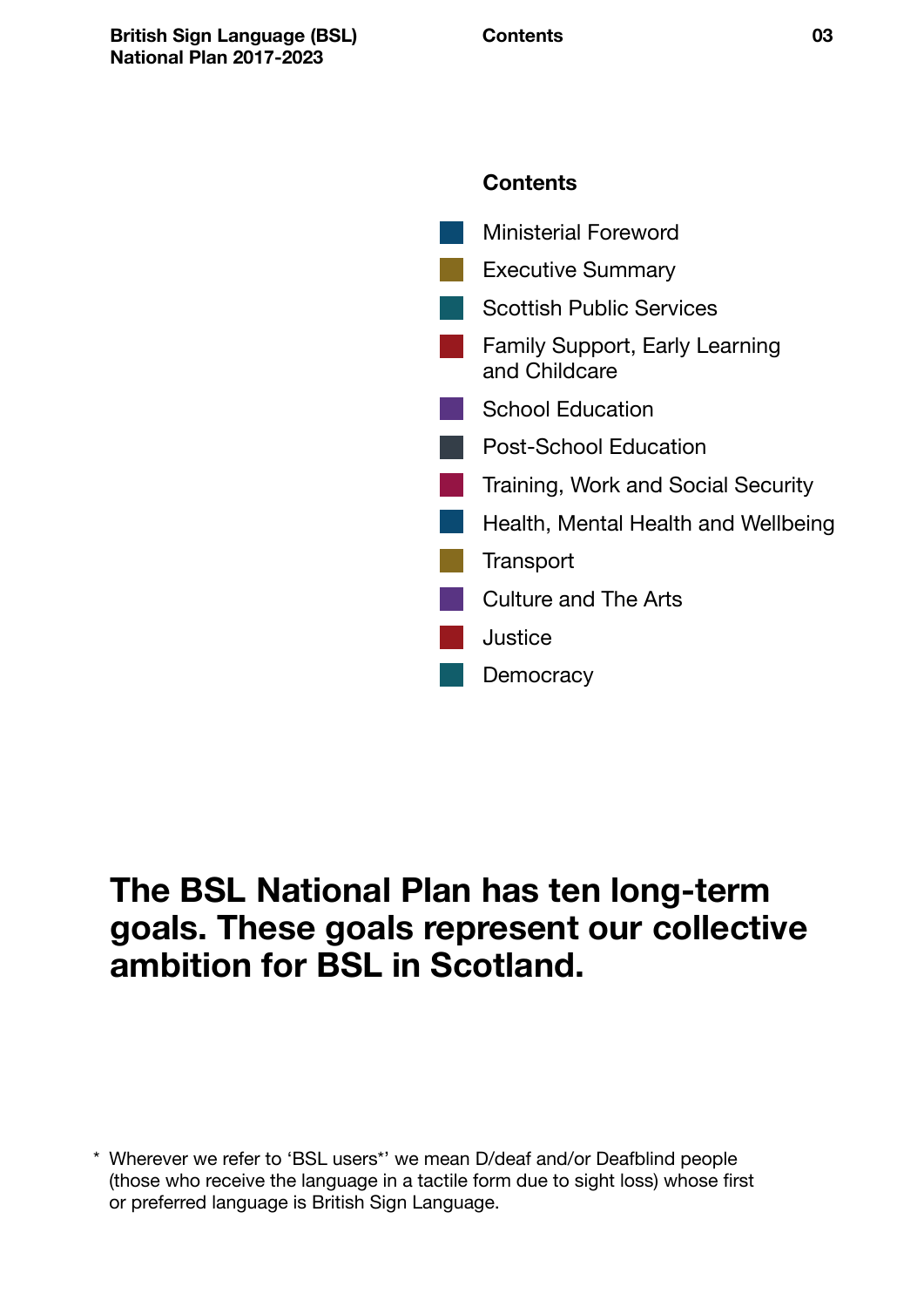<span id="page-3-0"></span>

**Mark McDonald MSP** Minister for Childcare and Early Years

#### **Introduction**

I am Mark McDonald, MSP for Aberdeen Donside and Minister for Childcare and Early Years. As the Scottish Minister with responsibility for British Sign Language (BSL), I am delighted to introduce Scotland's first BSL National Plan, which I am confident will make a difference to the lives of D/deaf and Deafblind BSL users across Scotland.

Throughout the plan, we refer to 'BSL users'. This covers all people whose first or preferred language is BSL, including those who receive the language in a tactile form due to sight loss.

BSL is a language in its own right, with its own grammar, syntax and vocabulary. It has its own dialects and rich variation. Most importantly, it is a language which enables many of our D/deaf and Deafblind citizens to learn, work, parent, be creative, live life to the full, and to make their contribution to our communities, our culture and our economy.

**The Scottish Government wants " "to make Scotland the best place in the world for BSL users to live, work and visit.**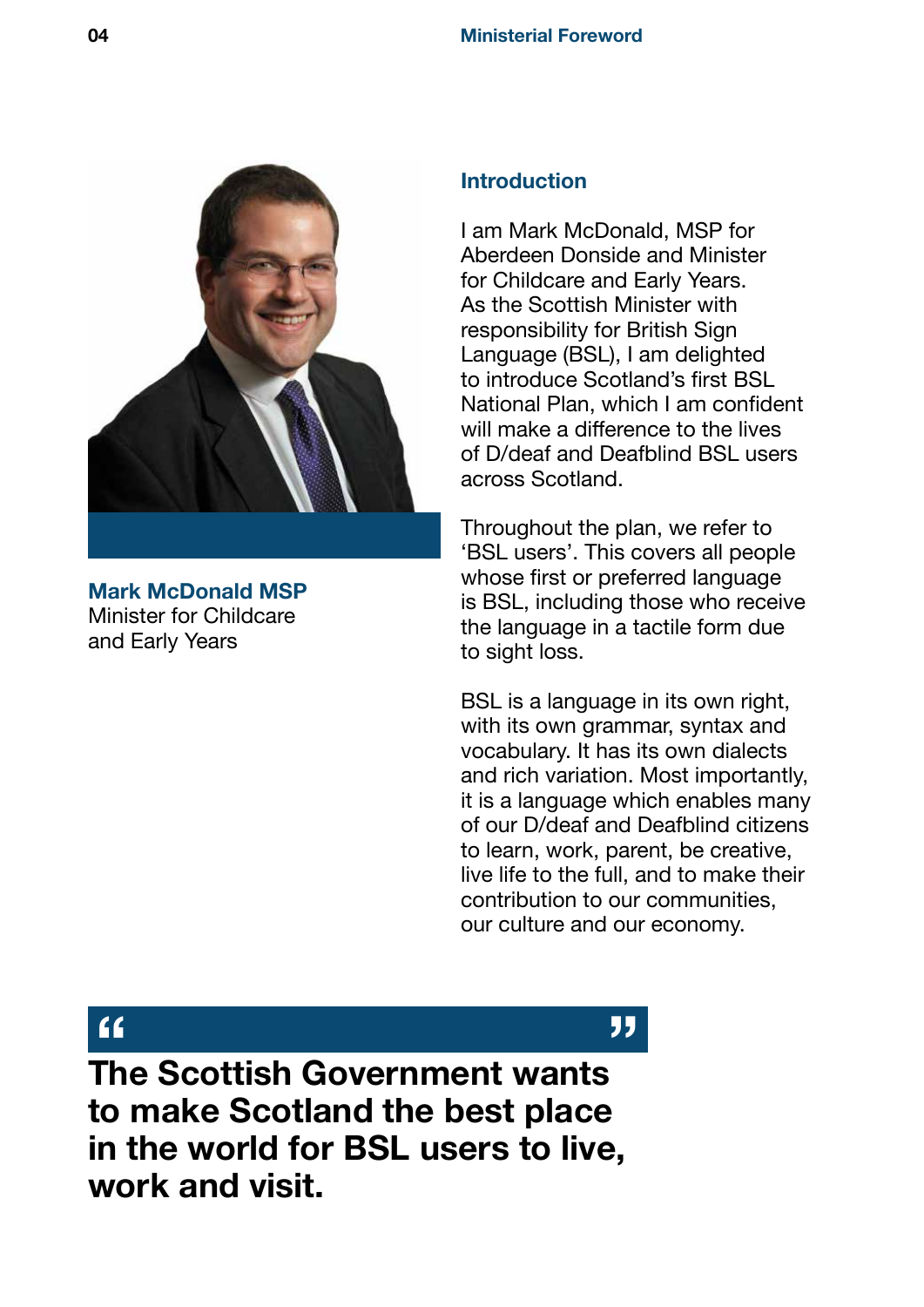Over the last 18 months, members of the BSL National Advisory Group (NAG) have been working together to help develop Scotland's BSL National Plan. The NAG is made up of D/deaf and Deafblind BSL users and parents with D/deaf children, working alongside representatives of public bodies which will have to implement the BSL (Scotland) Act 2015. I am grateful to the members of the NAG for sharing their valuable time, commitment, expertise and advice as we have worked together to produce Scotland's BSL National Plan, the first in the UK.

This plan covers the whole of the Scottish Government and over 50 national public bodies that Scottish Ministers have responsibility for. Other public bodies, including local authorities, regional NHS boards, colleges and universities will publish their own BSL plans, by October 2018.

The BSL National Plan has ten long-term goals. These goals represent our collective ambition for BSL in Scotland. But we know it will take longer than six years to reach these goals.

So this plan sets out the actions we think we can realistically achieve in the next three years. We will then publish a national progress report in 2020, with a further set of actions we will deliver before the end of the plan in 2023. Future plans, which will build on our progress, will be shaped by national initiatives and

the priorities of BSL users. These plans will be published every six years taking us even closer to our long-term goals.

The Scottish Government wants to make Scotland the best place in the world for BSL users to live, work and visit. This means that D/deaf and Deafblind BSL users will be fully involved in daily and public life in Scotland, as active, healthy citizens and will be able to make informed choices about every aspect of their lives. I firmly believe that this, our first BSL National Plan, will help us to make substantial progress towards that ambition.

So let's work together to make a positive difference in Scotland, celebrating the value, richness and diversity that BSL and those who use it contribute to our country.

Мл т9Л

**Mark McDonald MSP**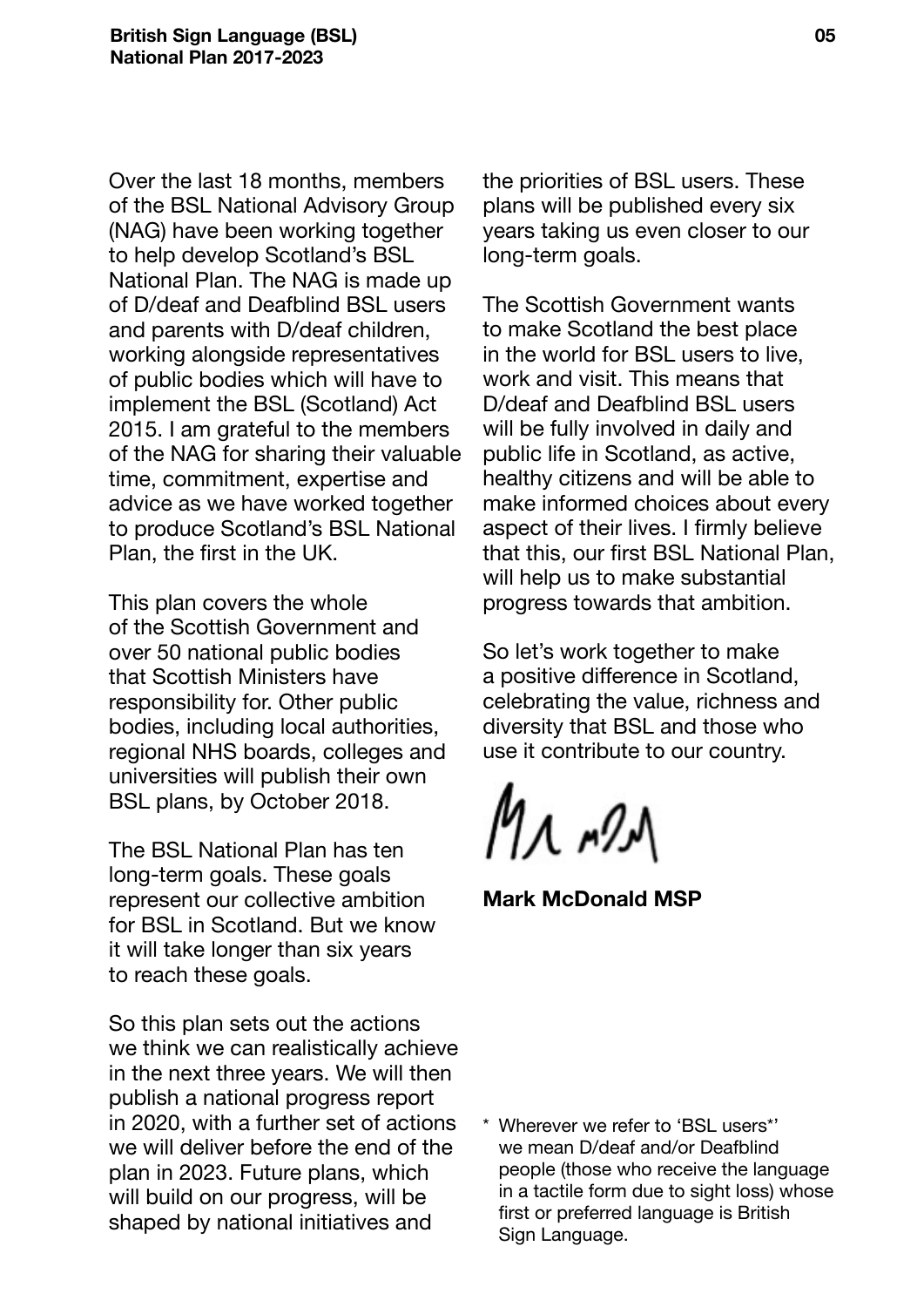#### <span id="page-5-0"></span>**Executive Summary**

**The Scottish Government wants to make Scotland the best place in the world for BSL users\* to live, work and visit. This means that people whose first or preferred language is BSL will be fully involved in daily and public life in Scotland, as active, healthy citizens, and will be able to make informed choices about every aspect of their lives.**

The BSL (Scotland) Act 2015 requires public bodies in Scotland to publish plans every six years, showing how they will promote and support BSL. This is our first BSL National Plan and it covers the Scottish Government and

over 50 national public bodies that Scottish Ministers have responsibility for. Other public bodies, including local authorities, regional NHS boards, colleges and universities will publish their own BSL plans next year.

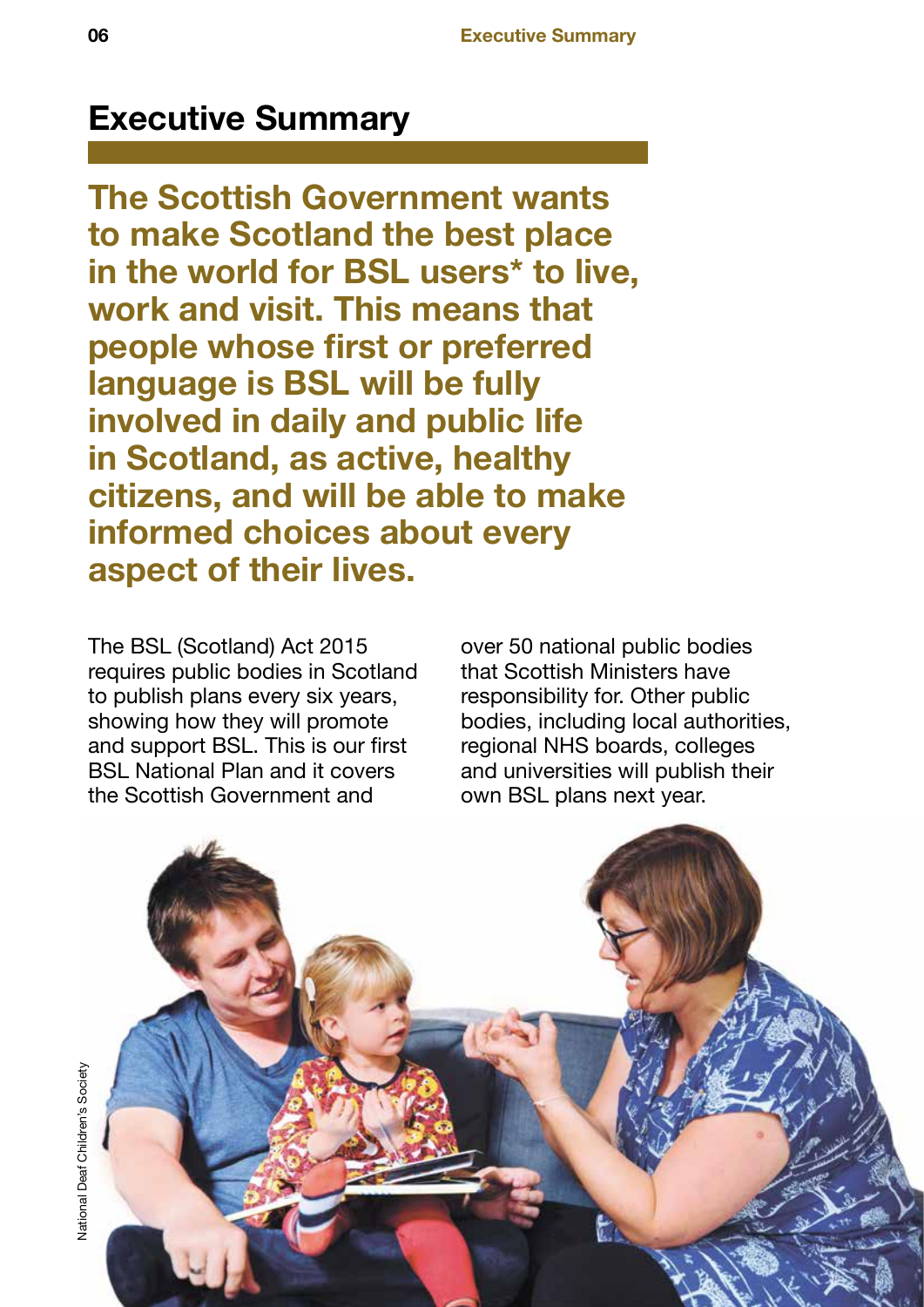The BSL National Plan sets out ten long-term goals for BSL in Scotland, covering early years and education; training and work; health, mental health and wellbeing; transport; culture and the arts; justice and democracy. It describes 70 actions Scottish Ministers will take by 2020 to make progress towards these goals, including:

- improving access to a wide range of information and public services in BSL;
- removing the barriers that prevent BSL users\* from becoming teachers;
- investigating the level of BSL of teachers and support staff in schools;
- developing Scottish Qualifications Authority (SQA) awards in BSL;
- enabling parents who use BSL to be fully involved in their child's education;
- expanding the teaching of BSL as a language to hearing pupils in schools;
- improving the experience of students who use BSL, when they move from school to college, university, training and the world of work;
- improving access to health care and mental health services in BSL;
- ensuring that every Scottish Government funded employment and training opportunity is accessible to BSL users\*, and that they are properly supported;
- building the skills of qualified BSL/English interpreters to work in specialist settings like health, mental health and justice; and
- removing obstacles to BSL users\* participating in politics and public life, for example by promoting our Access to Elected Office Fund which can meet the costs of BSL interpreters for people wishing to stand for election in the 2021 Scottish Parliament elections.

The plan was developed with the active participation of D/deaf and Deafblind BSL users who worked with public bodies as part of the BSL National Advisory Group.

We will publish a progress report in 2020, with a further set of actions we will deliver by 2023. Future plans – which will build on our progress, will take us even closer to our ten long-term goals.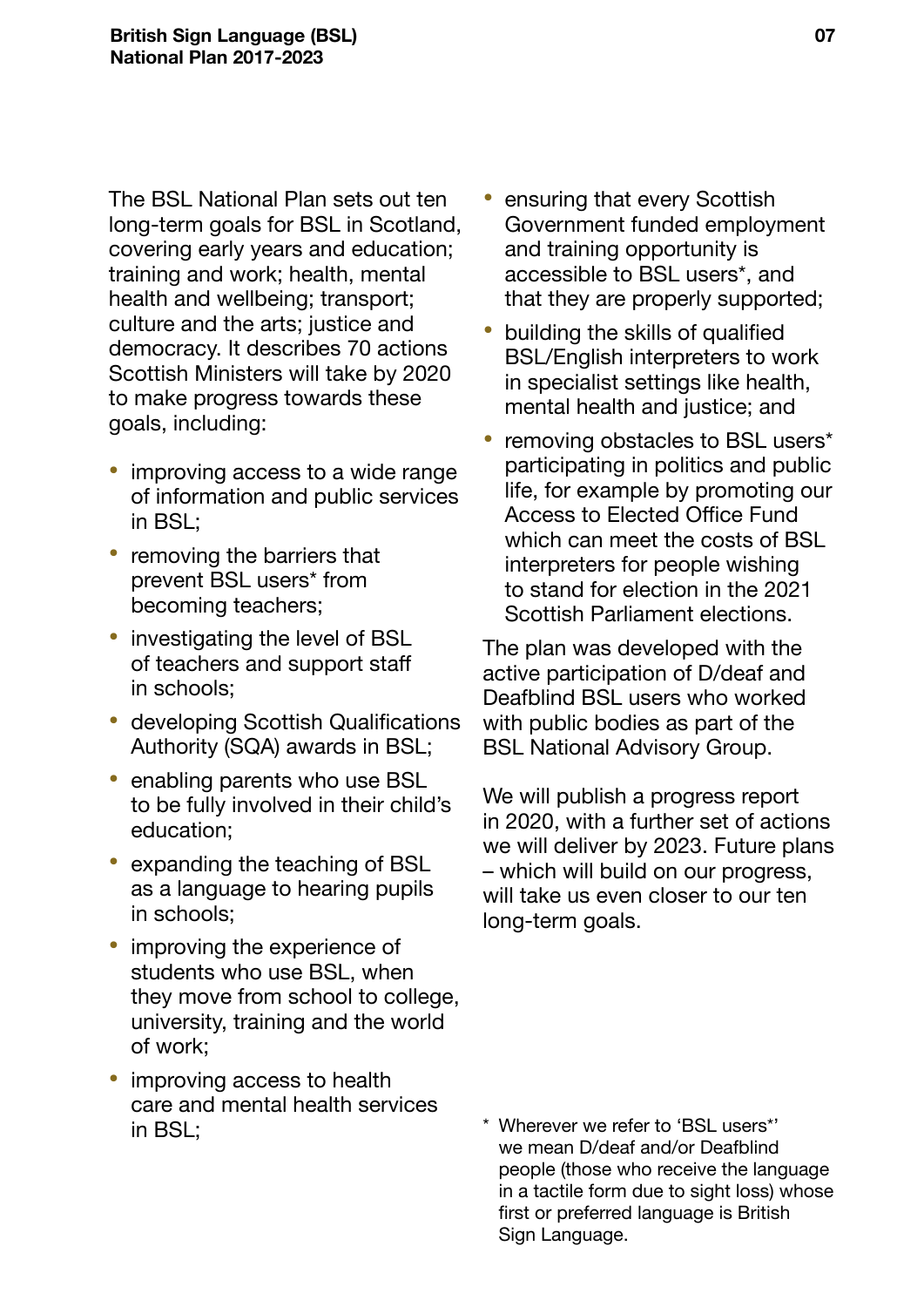#### <span id="page-7-0"></span>**Scottish Public Services**

#### **Our long-term goal: Across the Scottish public sector, information and services will be accessible to BSL users\*.**

#### **By 2020, Scottish Ministers will:**

#### **01**

Develop and test a new question on the use of BSL in Scotland for potential inclusion in Scotland's Census 2021. This will give us a more accurate profile of Scotland's BSL users\*.

#### **02**

Analyse existing evidence and gather further data about BSL, so that we can establish baselines and measure how we are making progress.

#### **03**

Develop, test and share a set of guidelines to help Scottish public services to improve access to information and services for BSL users\*. This will include advice on how to involve BSL users\* in the design and delivery of Scotland's public services.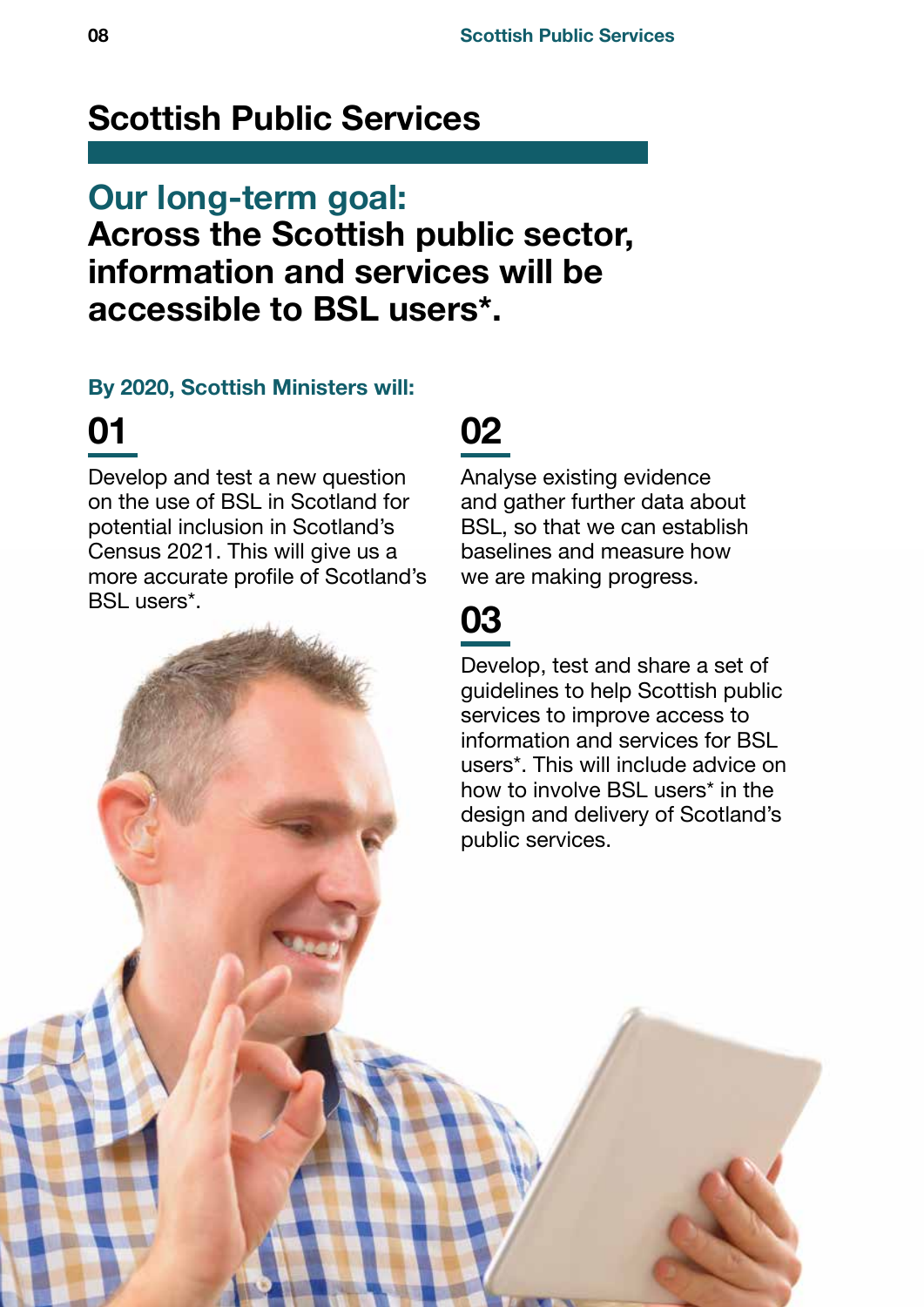

Work with BSL users<sup>\*</sup> to agree and begin a programme of work to increase the accessibility of the 'mygov.scot' website. This website enables citizens to access a range of public information and services online.

# **05**

Promote the use of the Scottish Government's nationally funded BSL online interpreting video relay service (VRS) called 'contactSCOTLAND-BSL', which allows BSL users\* to contact public and third sector services and for these services to contact them, and explore the potential for its greater use.

## **06**

Encourage public bodies to access BSL awareness training for staff who may work with BSL users\*, and signpost to appropriate training.

### **07**

Review a range of current and on-going Scottish and UK evidence about the BSL/English interpreting landscape (for example the UK Market Review of BSL and communication provision, and the Scottish Government funded review of the Scottish Association of Sign Language Interpreters (SASLI)).

### **08**

Analyse the learning from actions we are taking forward in health, education and justice (referred to in this plan) to strengthen Scotland's interpreting profession.

## **09**

Consider what further work is needed to ensure that a strong and skilled pool of BSL/English interpreters are working efficiently across Scotland.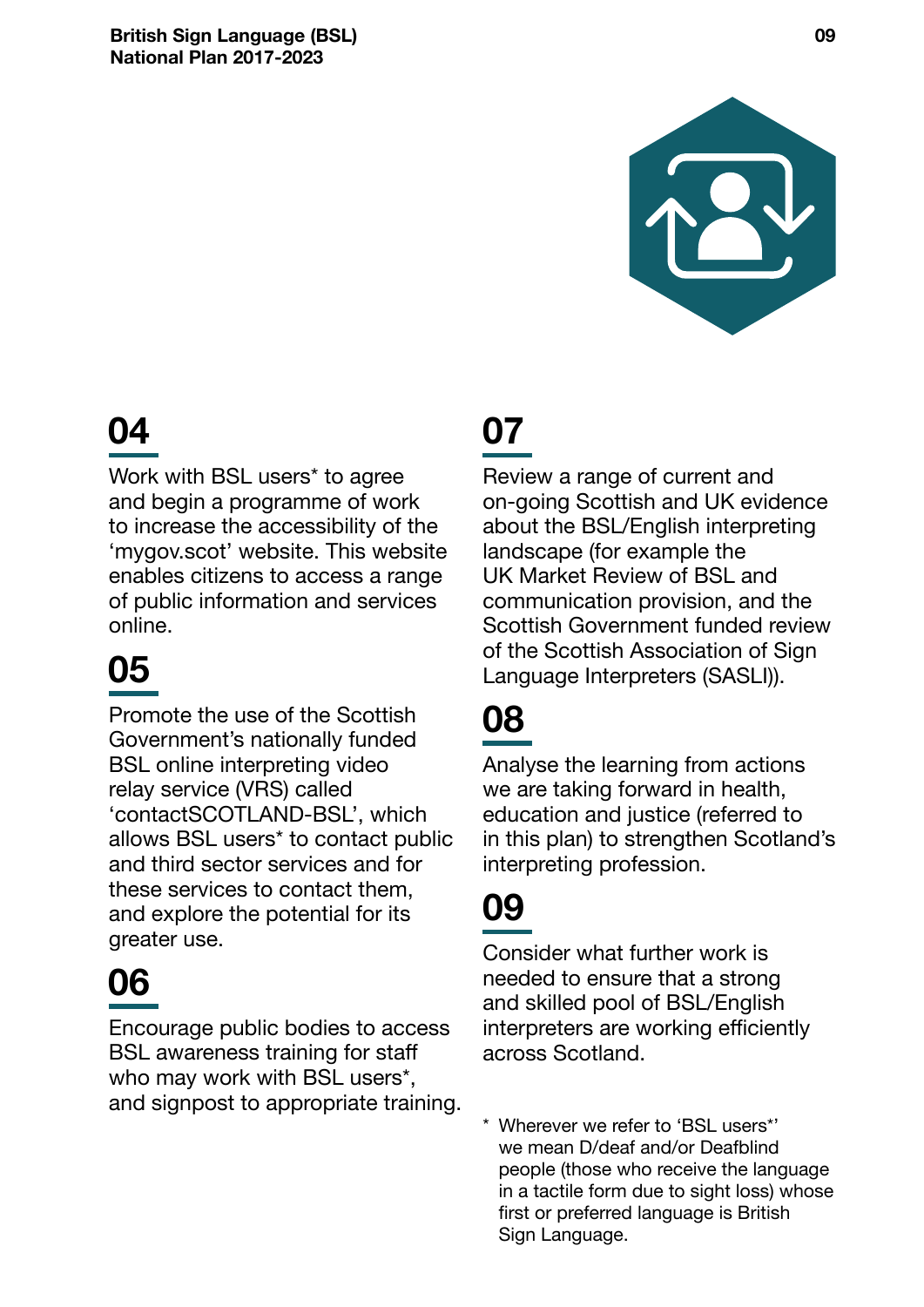#### <span id="page-9-0"></span>**Family Support, Early Learning and Childcare**

#### **Our long-term goal:**

**The Getting it Right for Every Child (GIRFEC) approach will be fully embedded, with a D/deaf or Deafblind child and their family offered the right information and support at the right time to engage with BSL.**

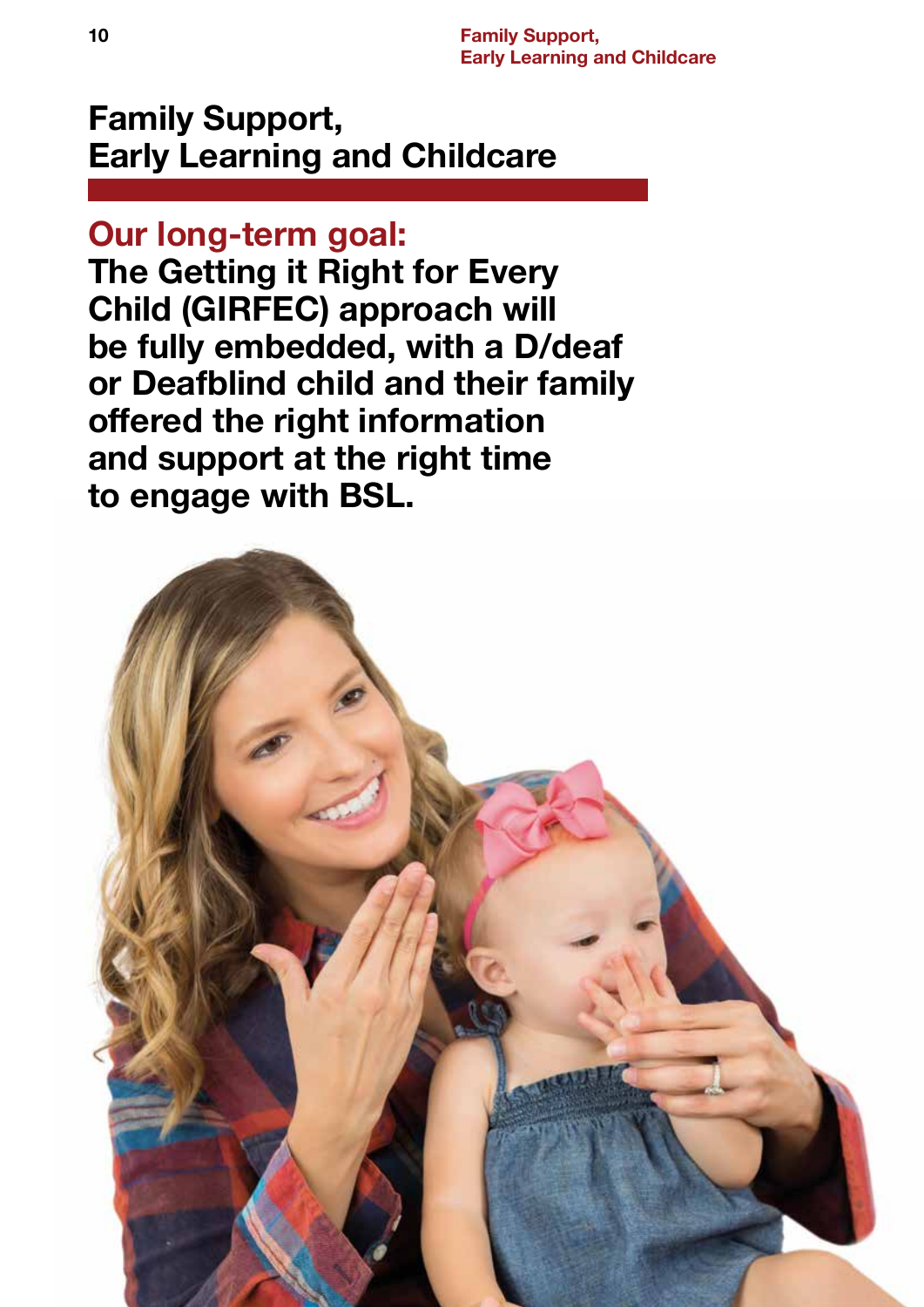

#### **By 2020, Scottish Ministers will:**

## **10**

Improve access to early years services for parents whose child is diagnosed as D/deaf or Deafblind by developing information about BSL and Deaf culture for service providers who support parents, such as health visitors.

# **11**

Assist families of D/deaf and Deafblind children by ensuring that they have access to BSL resources as early as possible in their child's life. This will include consulting with BSL users\* and other stakeholders to assess the most appropriate digital platforms for signposting and disseminating information.

# **12**

Develop BSL resources and advice within key programmes such as 'BookBug' so that parents can be supported to interact with their child during this critical developmental phase.

#### **13**

Work with partners to determine the best way of enabling families and carers to learn BSL so that they can communicate effectively with their D/deaf or Deafblind child in the crucial early years (0-8 years).

# **14**

Test out a new approach to supporting older D/deaf and Deafblind children (8 years +) and young people, and their families to learn BSL.

# **15**

Ensure that children and/or parents/ carers who use BSL can benefit from the new £2m Inclusion Fund, as part of the increase in early learning and childcare provision.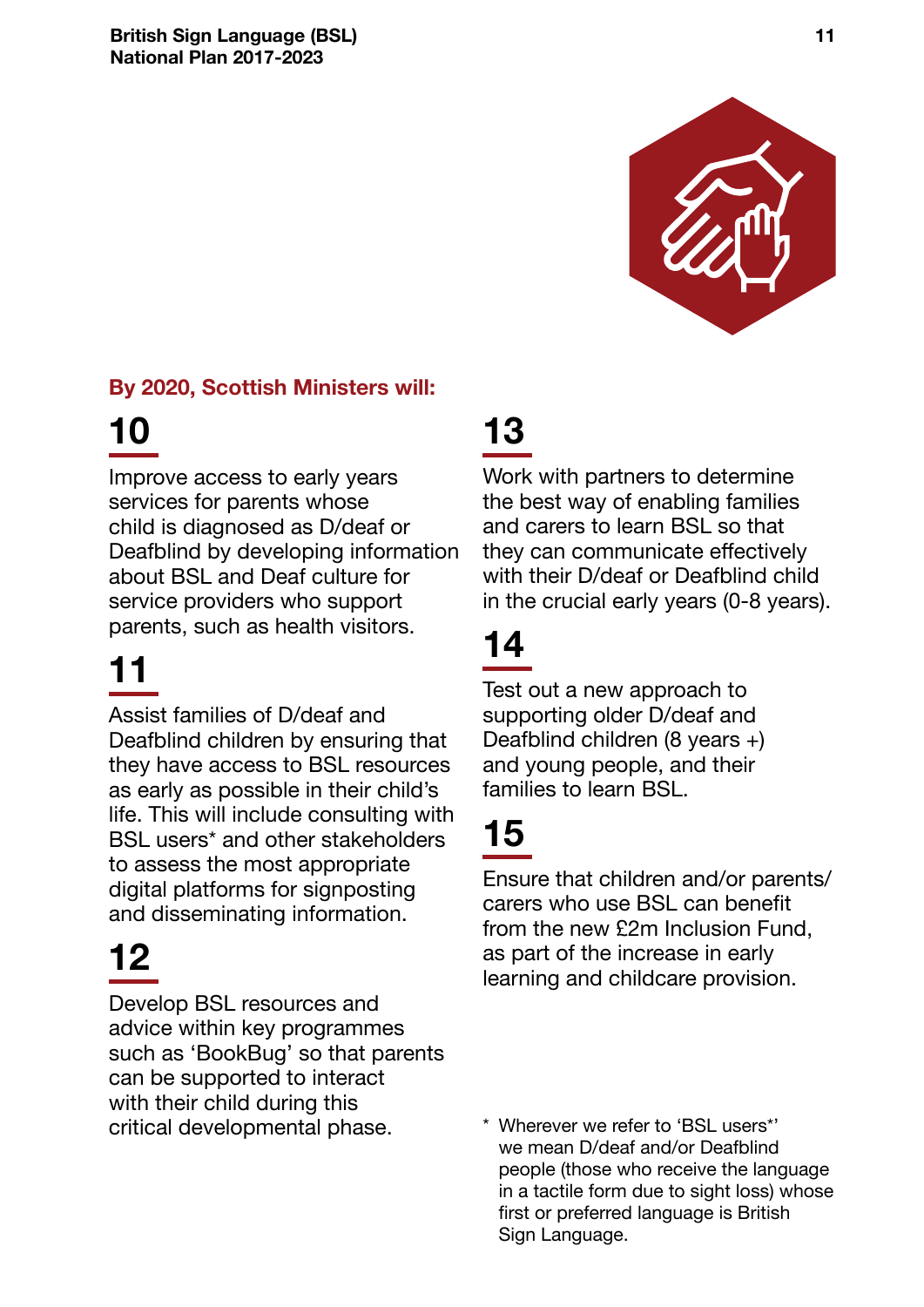#### <span id="page-11-0"></span>**School Education**

#### **Our long-term goal:**

**Children and young people who use BSL will get the support they need at all stages of their learning, so that they can reach their full potential; parents who use BSL will have the same opportunities as other parents to be fully involved in their child's education; and more pupils will be able to learn BSL at school.**

#### **By 2020, Scottish Ministers will:**

#### **16**

Work with the General Teaching Council for Scotland (GTCS) to remove barriers that make it difficult for BSL users\* to become registered teachers.

#### **17**

Undertake additional investigations into the level of BSL held by teachers and support staff working with D/deaf and Deafblind pupils in schools.

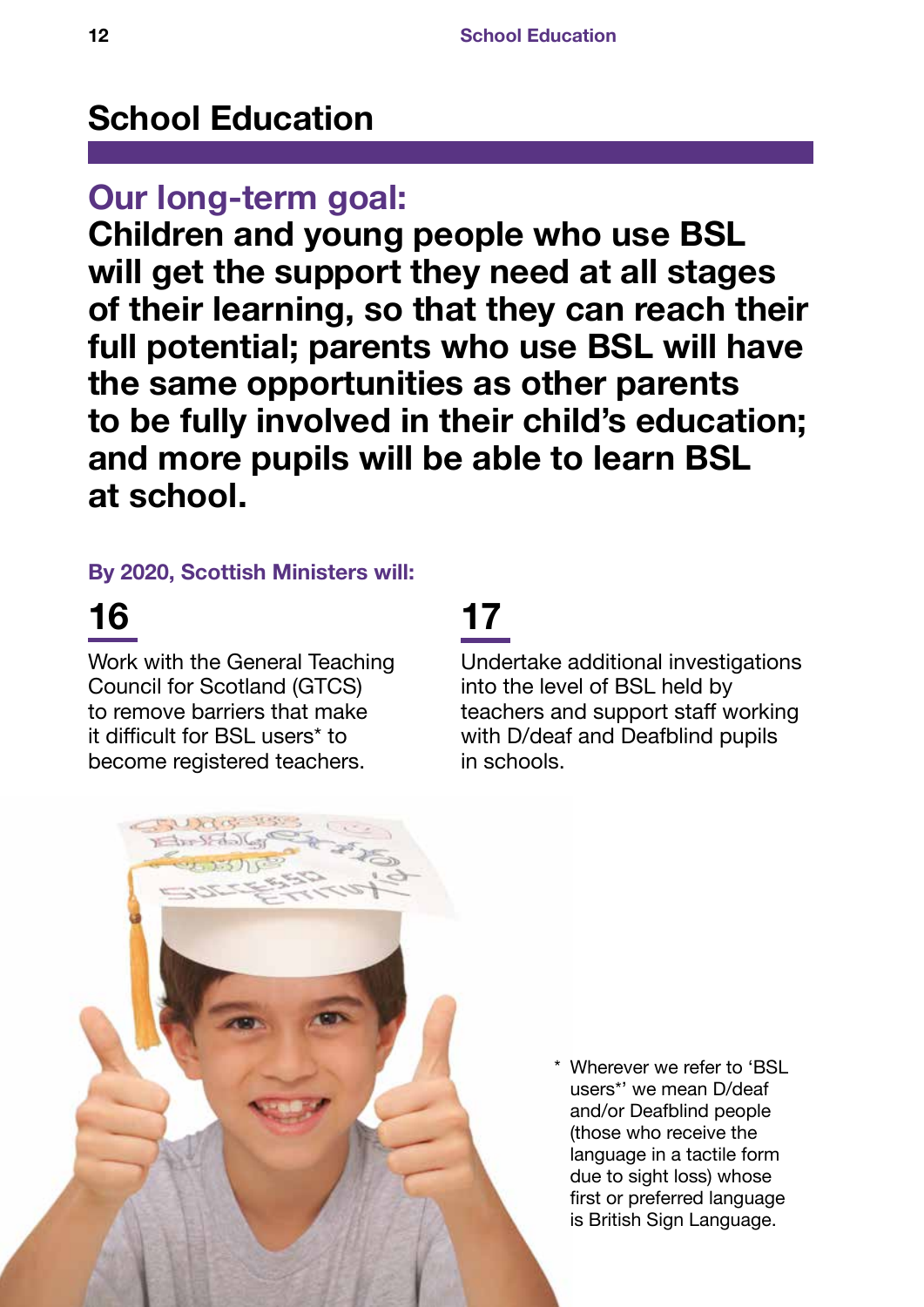Work with the General Teaching Council for Scotland (GTCS) to review the guidance it provides to teachers of pupils who use BSL.

# **19**

Work with the Scottish Qualifications Authority (SQA) to develop an initial suite of awards in BSL, which will form the basis for any future development of BSL qualifications up to Level 6 of the Scottish Credit and Qualifications Framework (SCQF).

# **20**

Work with Education Scotland to share advice and examples of good practice for education professionals and support staff about how to engage effectively with parents who use BSL.

# **21**

Work with BSL users<sup>\*</sup> to develop information and advice about how parents who use BSL can get further involved in their child's learning. This work will be led by Education Scotland.

# **22**

Seek the views of parents who use BSL when we revise legislation about parental involvement in education.



# **23**

Instruct Scotland's National Centre for Languages (SCILT) to lead a programme of work to support BSL learning for hearing pupils. This will include, but will not be limited to:

- a) making sure that education authorities and schools know that BSL can be part of the language offer in schools under the  $1+2$ language policy.
- b) Gathering detailed information on where and how BSL is being offered in schools as part of the 1+2 language policy, and update this information regularly.
- c) Gathering and sharing examples of good practice in teaching BSL to hearing pupils as part of 1+2, and make sure there is guidance to support this.

# **24**

Assemble an expert advisory group to support this work. This will include recommendations for a longer term strategy to support the teaching of BSL to hearing pupils, and gathering data to measure progress. This will be led by SCILT, and will report to the Scottish Government by 2020.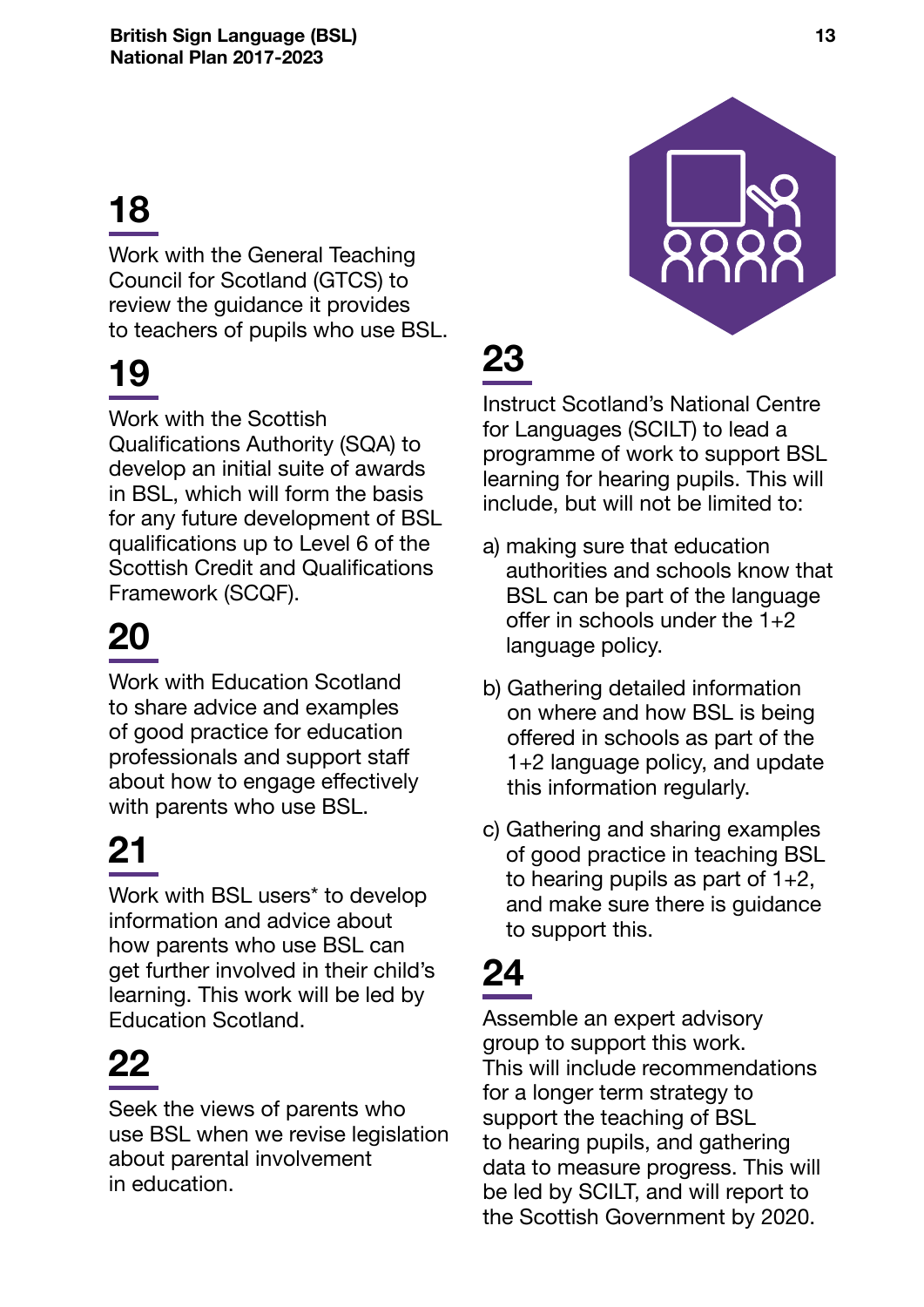#### <span id="page-13-0"></span>**Post-School Education**

**Our long-term goal: BSL users\* will be able to maximise their potential at school, will be supported to transition to post-school education if they wish to do so and will receive the support they need to do well in their chosen subject(s).**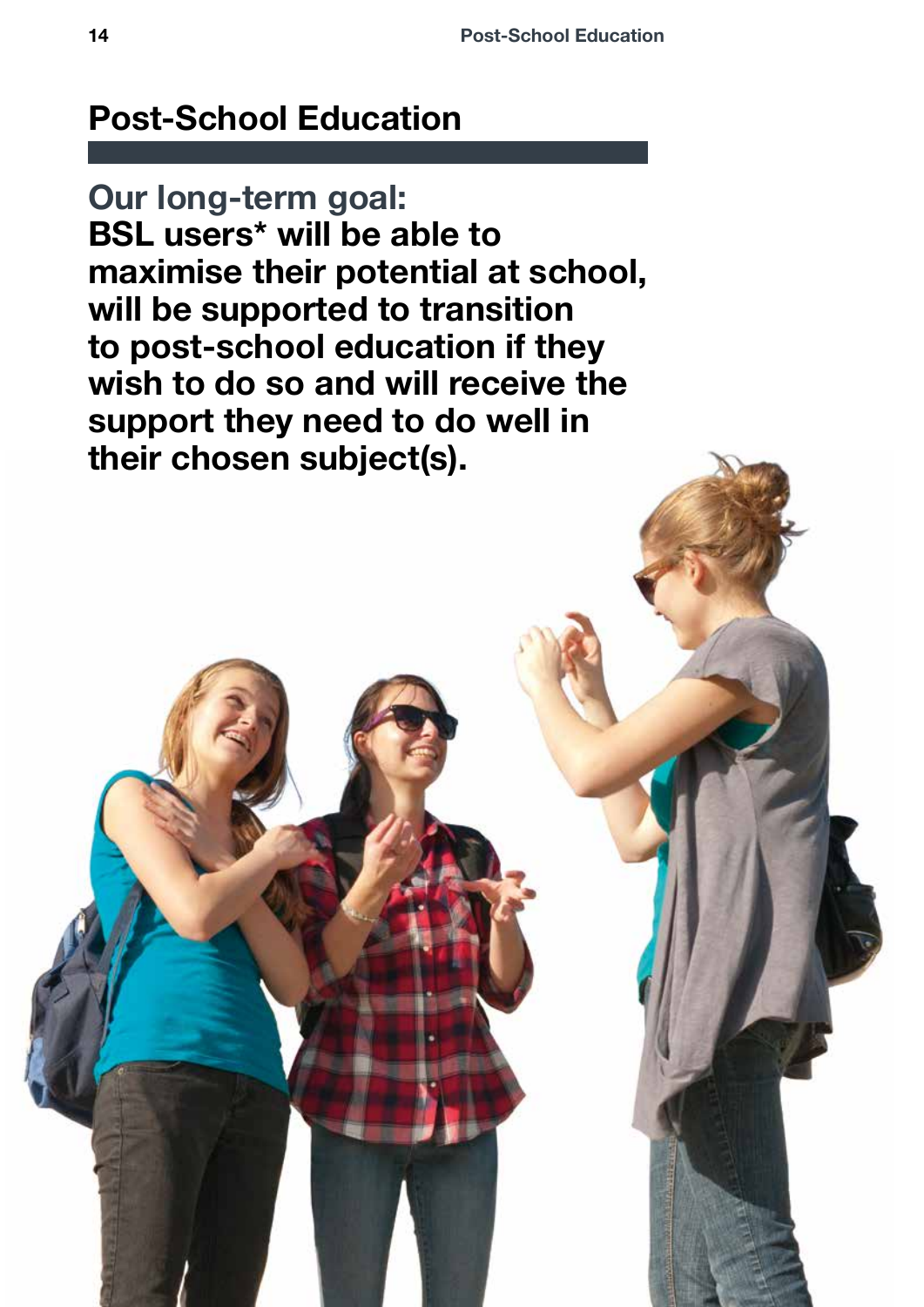

#### **By 2020, Scottish Ministers will:**

### **25**

Expect all colleges and universities will publish BSL plans, setting out how students who use BSL are supported, with a clear measurable commitment to improvement where necessary. These plans link with college and university outcome agreements and will be reviewed annually by the Scottish Funding Council (SFC), to ensure that inequalities experienced by D/deaf and Deafblind BSL students are being addressed.

# **26**

Establish a steering group to help colleges and universities develop their own BSL plans. This will be run by the Scottish Funding Council (SFC), will involve BSL users\*, and will include assessing what further guidance colleges and universities need to ensure they are clear about their responsibilities to BSL users\* leaving school and going on to further or higher education.

#### **27**

Offer accessible advice and guidance to students who use BSL on funding packages available through the Student Award Agency Scotland (SAAS).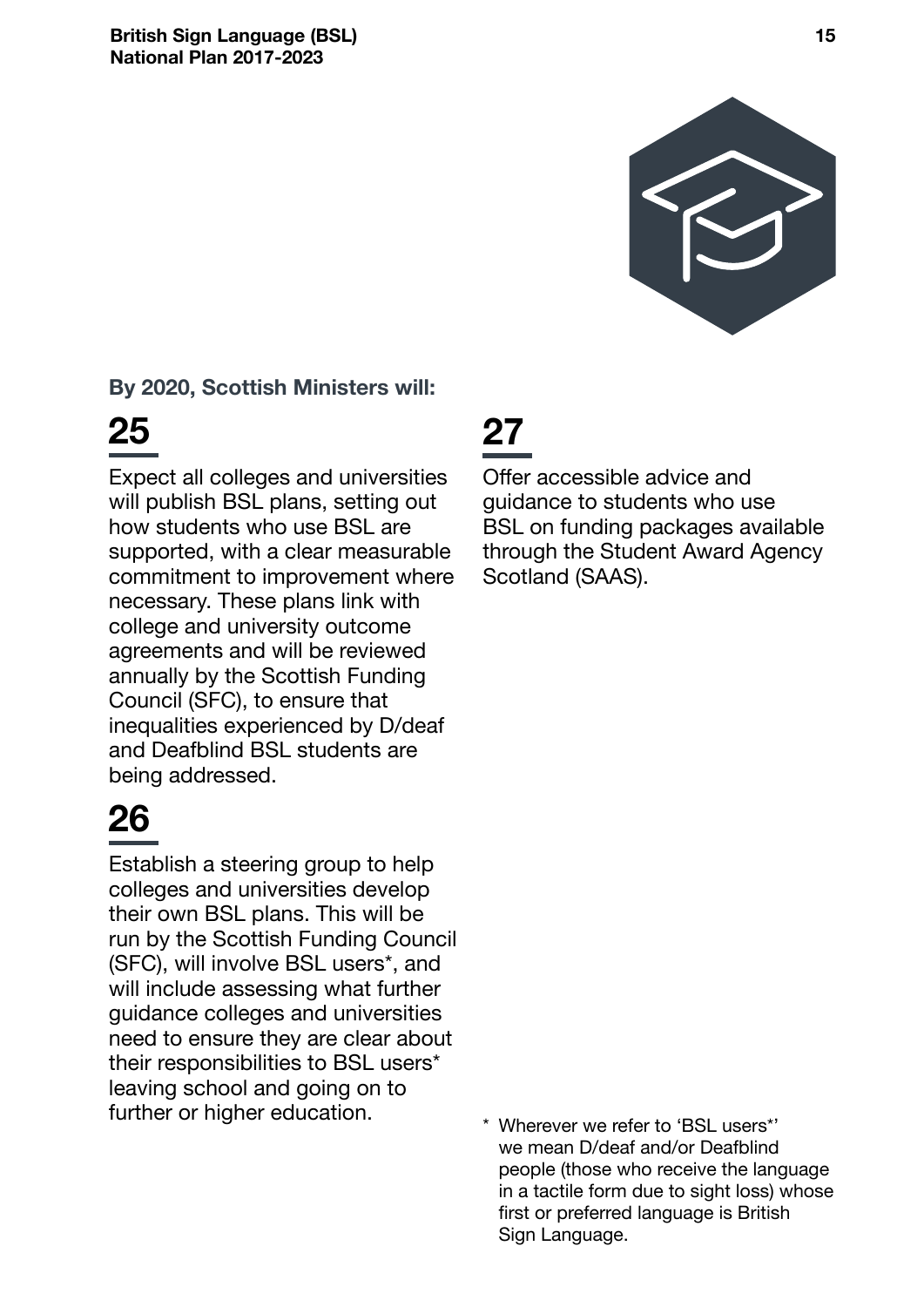#### <span id="page-15-0"></span>**Training, Work and Social Security**

**Our long-term goal: BSL users\* will be supported to develop the skills they need to become valued members of the Scottish workforce, so that they can fulfil their potential, and improve Scotland's economic performance. They will be provided with support to enable them to progress in their chosen career.**

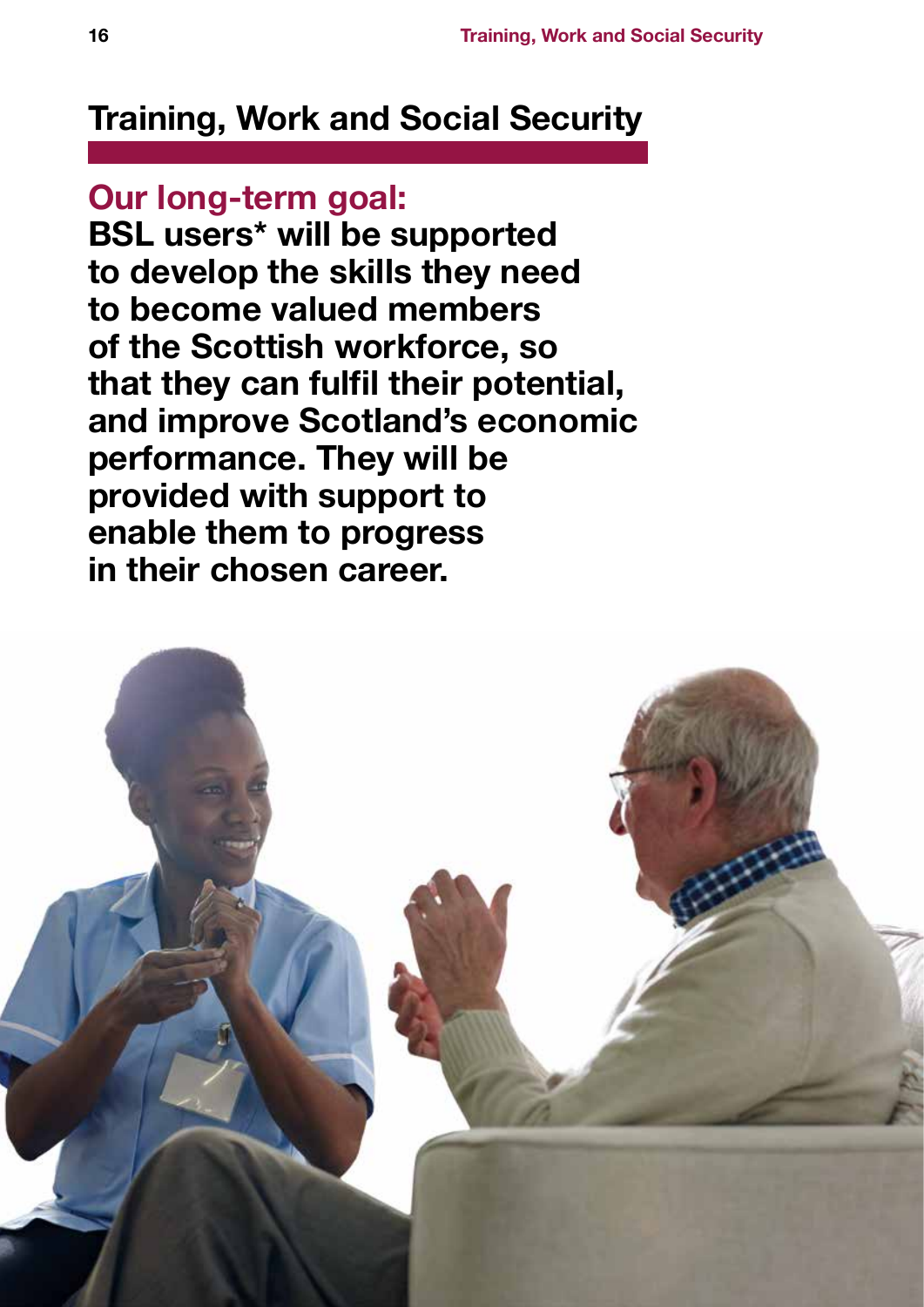

#### **By 2020, Scottish Ministers will:**



Provide a wide range of information, advice and guidance in BSL for pupils and students to support their career and learning choices and the transition process. This will be delivered by Skills Development Scotland (SDS) and will be taken forward as part of our work to implement the 'Career Education Standard 3-18', which is one of the commitments of the 'Developing our Young Workforce' (DYW) strategy.

# **29**

#### Promote Foundation

Apprenticeships for school children who use BSL. This will be delivered through Skills Development Scotland (SDS) and will provide the experience employers look for, backed by industry-recognised qualifications, enabling them to do well in their chosen career from the start.

#### **30**

Give BSL users\* the highest level of Modern Apprenticeship funding for their chosen framework.

## **31**

Work with Jobcentres and others to raise awareness of the needs of BSL users\* to ensure that they are given relevant, appropriate and accessible advice about their options.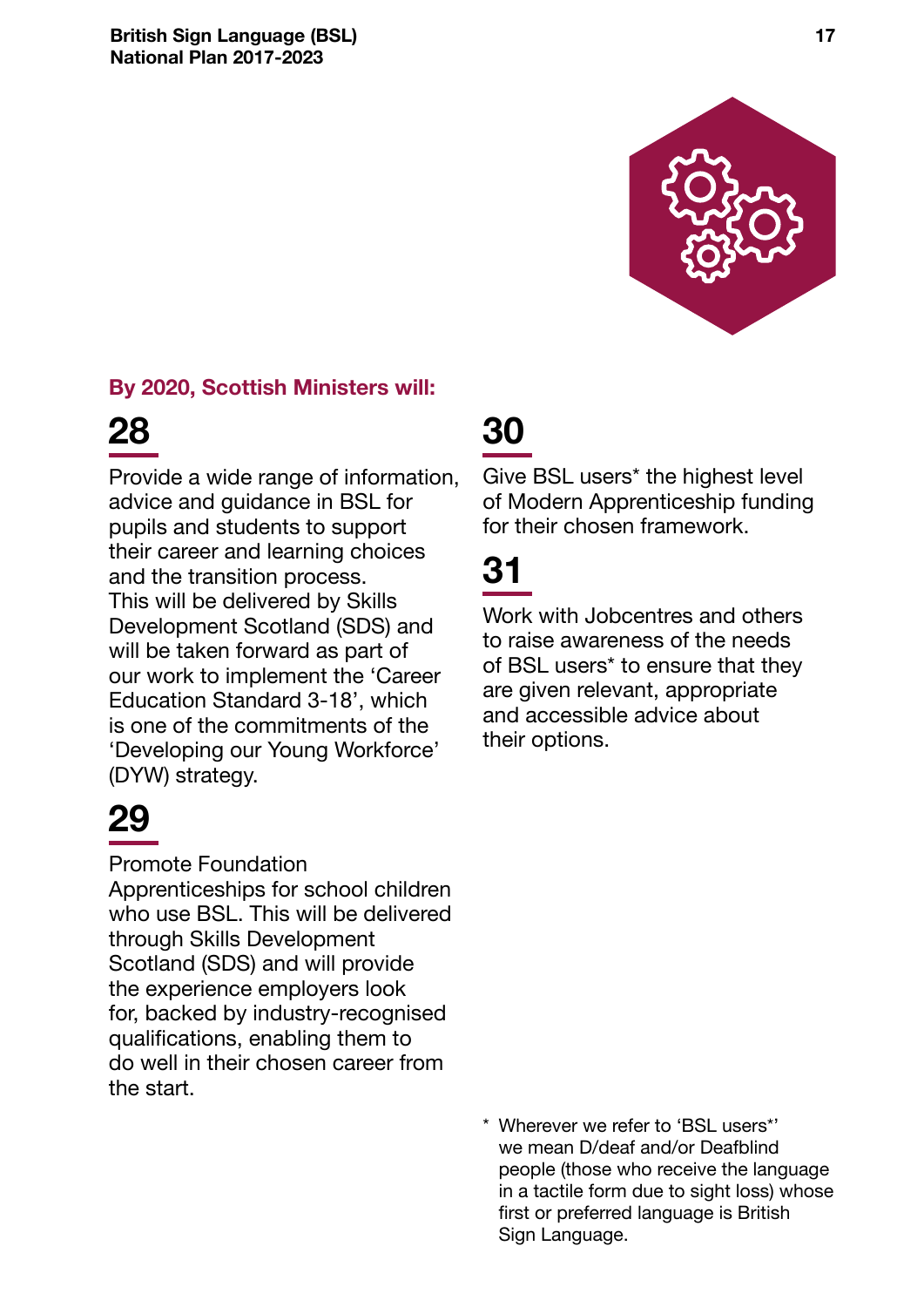Ensure that every Scottish Government funded employment programme and training opportunity is accessible to BSL users\* and that tailored and personalised support is available to them. This includes Fair Start Scotland (FSS), our new employment programme which starts in April 2018.

## **33**

Provide up to 12 months support to BSL users\* who access our in-work support services, including those in Fair Start Scotland (FSS). This is in addition to the 'Access to Work' (AtW) scheme.

## **34**

Work with partners who deliver employment services, and with employer groups already supporting employability (for example the Developing the Young Workforce (DYW) Regional Groups) to promote more diverse recruitment, and provide specific advice on the needs of BSL users\* so that they are clear about their responsibilities.

## **35**

Raise awareness of the UK Government's 'Access to Work' (AtW) scheme with employers and representative organisations and with BSL users\* themselves, so that BSL users<sup>\*</sup> who are employed, (including those who are undertaking a Modern Apprenticeship) can benefit from the support it provides.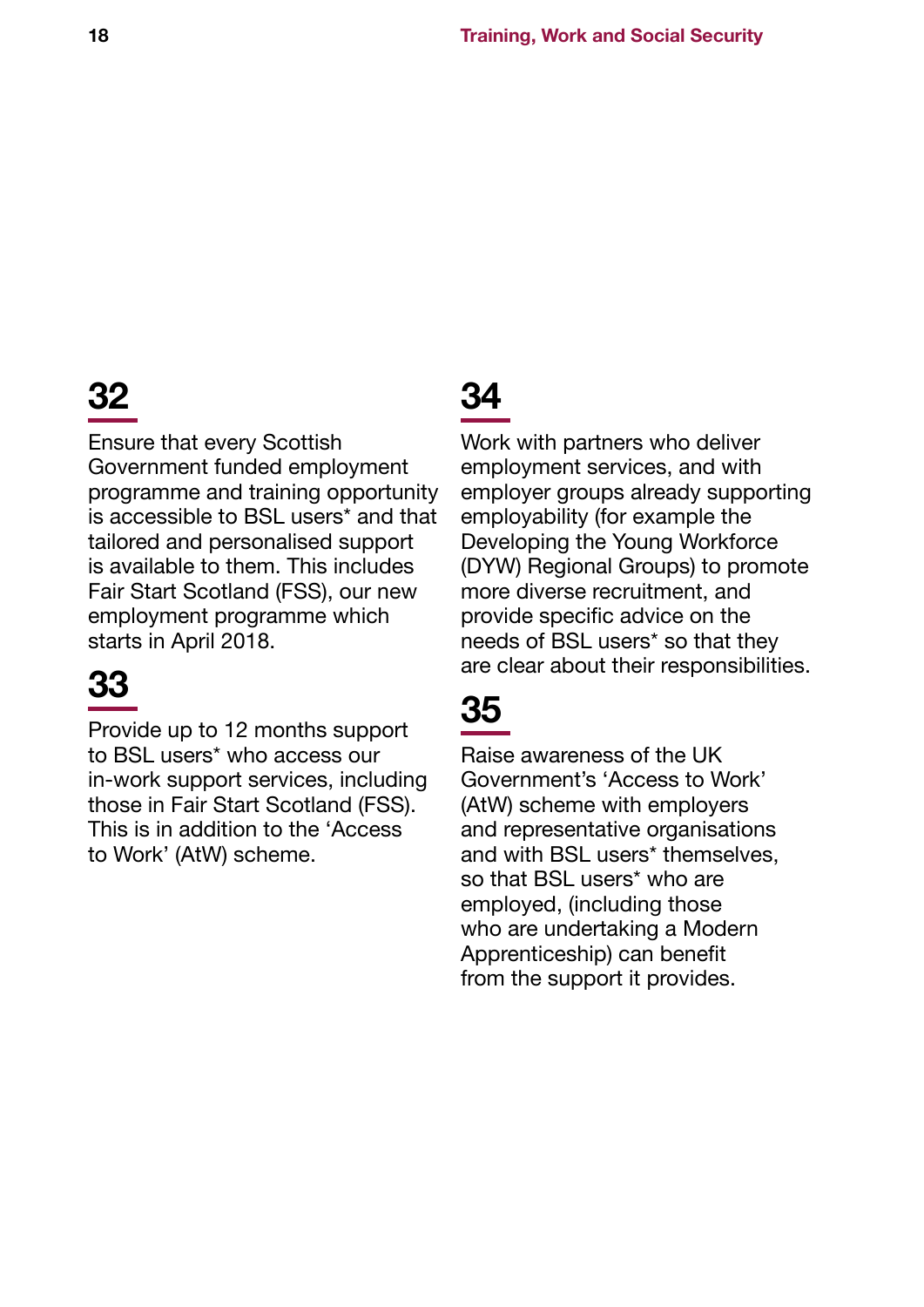**British Sign Language (BSL) 19 National Plan 2017-2023**



### **36**

Establish a Workplace Equality Fund in 2017 to address long standing barriers in access to the labour market for people with a range of characteristics, including BSL users\*. The aim of the Workplace Equality Fund will be to reduce employment inequalities so that everyone has the opportunity to fulfil their potential, and improve Scotland's economic performance.

## **37**

Ensure that our new social security system is fully accessible to BSL users\* at all stages of the process – including advice, applications, feedback, complaints and appeals.

### **38**

Over 2,400 volunteers from across Scotland have signed up to the Experience Panels. Panel members will help to design and test the new social security system to ensure it works for them, and help ensure our new system is fully accessible

vur frew system is fully accessible  $\longrightarrow$  Wherever we refer to 'BSL users\*'<br>to BSL users\*. we mean D/deaf and/or Deafblind people (those who receive the language in a tactile form due to sight loss) whose first or preferred language is British Sign Language.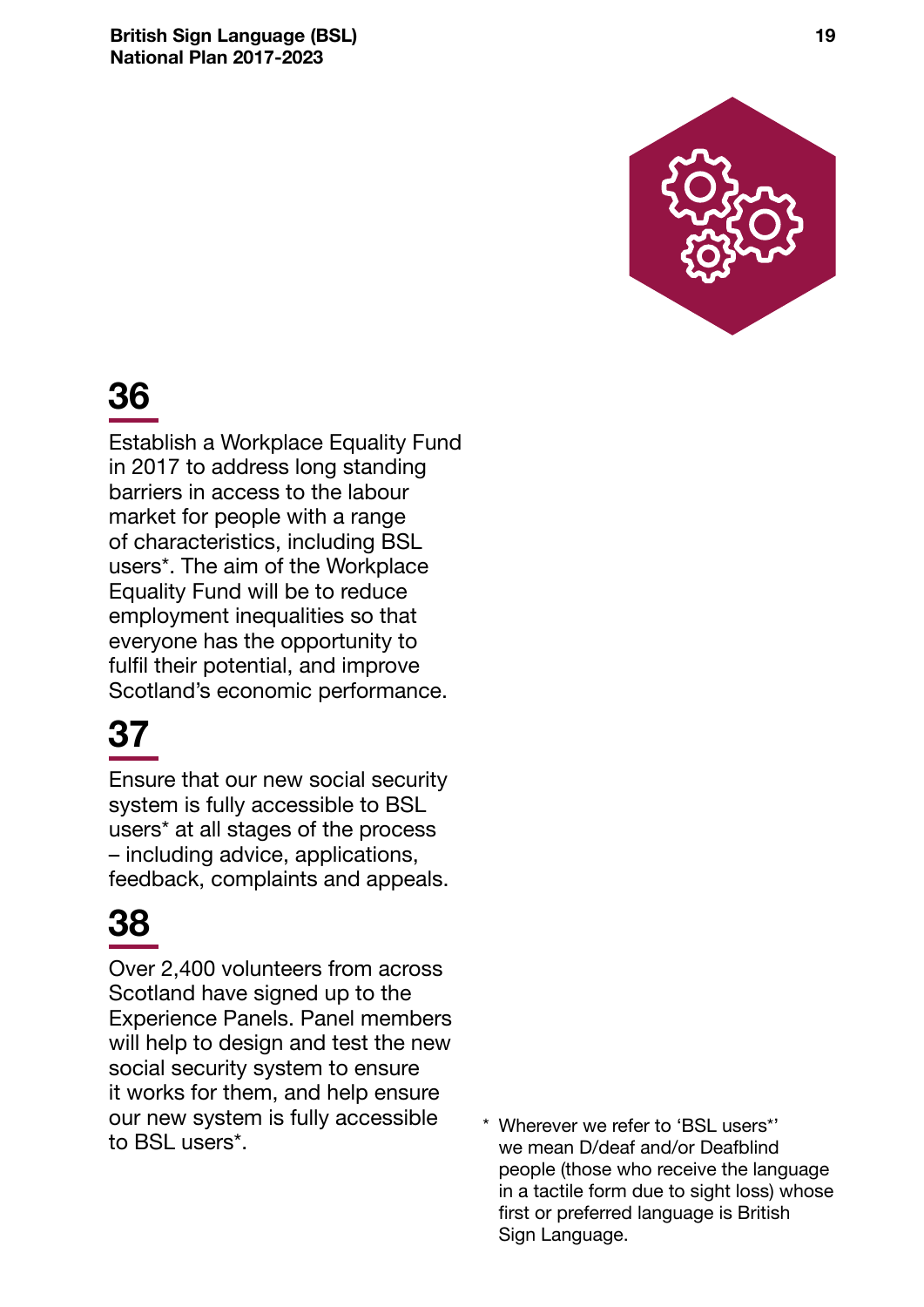#### <span id="page-19-0"></span>**Health, Mental Health and Wellbeing**

#### **Our long-term goal:**

**BSL users\* will have access to the information and services they need to live active, healthy lives, and to make informed choices at every stage of their lives.**

#### **By 2020, Scottish Ministers will:**

#### **39**

Publish a schedule for making all screening and immunisation information accessible in BSL. NHS Scotland will produce information in BSL to support Bowel, Breast and Cervical screening programmes.

NHS Scotland will produce information in BSL to support Childhood and Seasonal Flu immunisation programmes. This information will be easy to find on the 'NHS Inform' website.

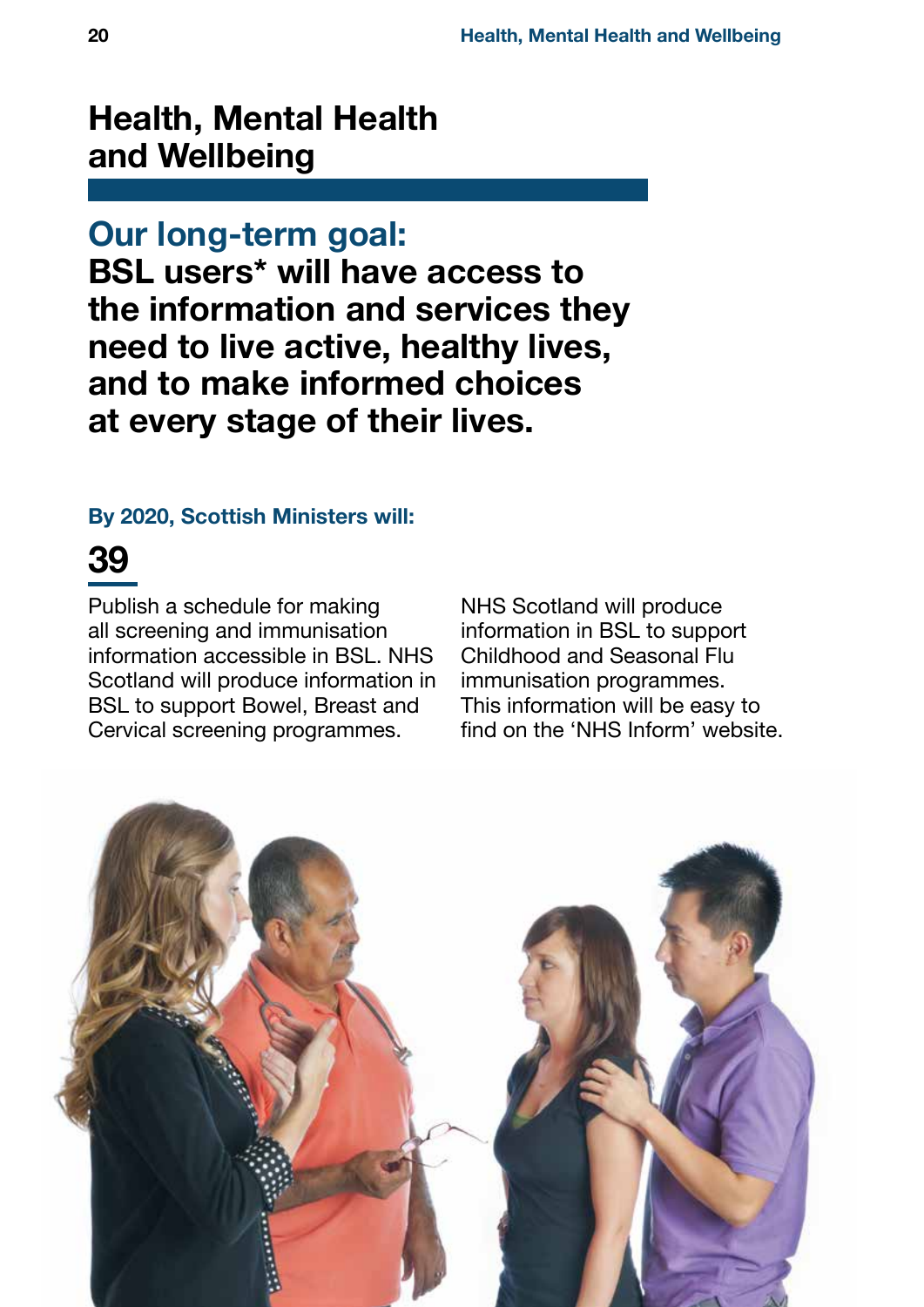

Increase the availability of accurate and relevant health and social care information in BSL and will work with BSL users<sup>\*</sup> to determine where this information should be located. NHS Health Scotland and NHS 24 will deliver this work in partnership and will review progress in 2019 and every two years thereafter.

## **41**

Work with local authorities, providers and service users to improve the way that adult social care is delivered, including how residential care is commissioned and how care and support is delivered to people at home. The voices and experiences of service users, including BSL users\* will be at the centre of these reforms and will shape planning and implementation and improve outcomes.

## **42**

Take forward the work to extend free personal care to everyone who requires it, regardless of age, taking account of the views and needs of BSL users\*.

## **43**

Develop a learning resource for health and social care staff to raise awareness of BSL and Deaf culture. This will be led by NHS Health Scotland and will be rolled out across Scotland by 2018.

### **44**

We will agree how to improve individual patient health records so that they clearly show when the first or preferred language is BSL and a BSL/English interpreter is needed. NHS services can then be notified in advance of any appointments.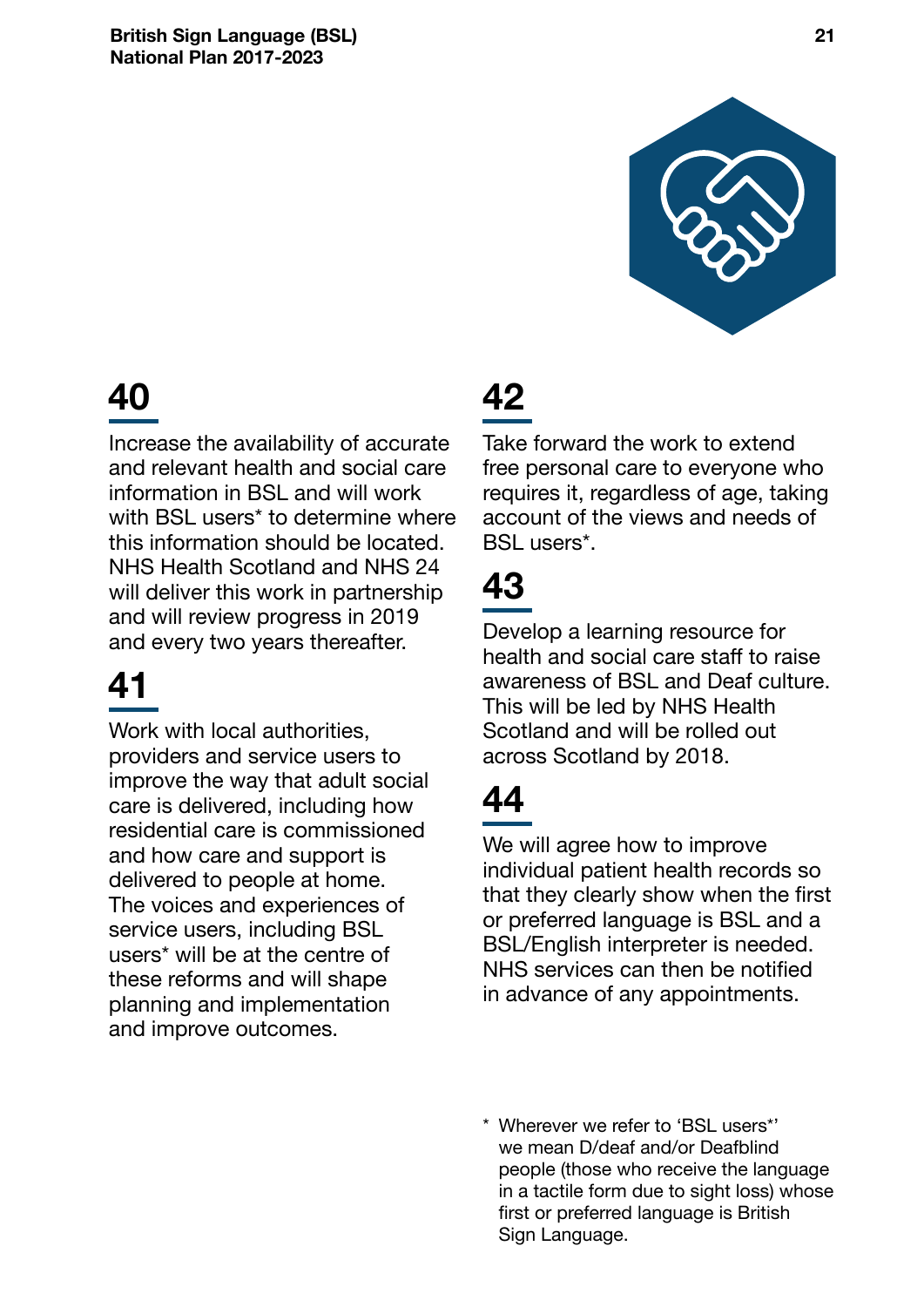Ensure that – in line with Scotland's Mental Health Strategy 2017-2027 – BSL users\* should get the right help at the right time, expect recovery, and fully enjoy their rights, free from discrimination and stigma. By 2020:

- a) NHS Boards and Integration Authorities should take action so that psychological therapies can be offered on a fair and equal basis to BSL users\*.
- b) NHS 24 and NHS Health Scotland will develop information about mental health accessible for BSL users\* through 'NHS Inform'.
- c) NHS 24 will explore how telemedicine initiatives like 'Breathing Space' can provide counselling in BSL as an easy-to-access mental health support.

### **46**

Implement a new national Interpretation and Translation Policy which includes BSL provision. This will be led by NHS Health Scotland and will provide guidance to support delivery across all NHS boards by 2018.

## **47**

Work with partners to deliver and evaluate two training programmes aimed at supporting BSL/English interpreters to work within the Health sector, with a view to informing a longer-term approach.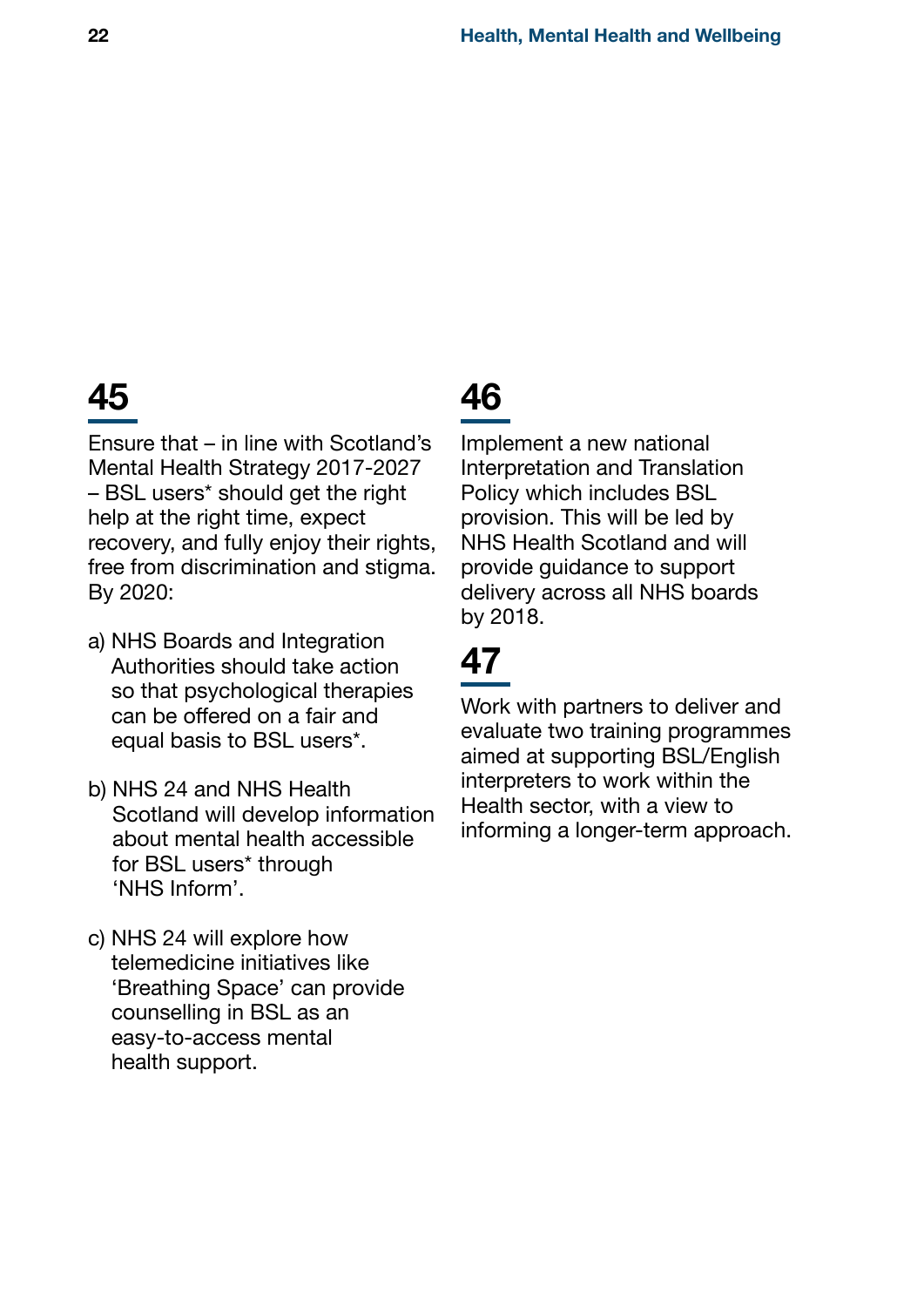

Work with sport governing bodies and with 'sportscotland' to improve access to information and sporting opportunities for BSL users\*.

#### **49**

Ensure that the national strategy to address social isolation and loneliness which will be published for consultation in Autumn 2017 will make explicit reference to the experience and needs of BSL users\*.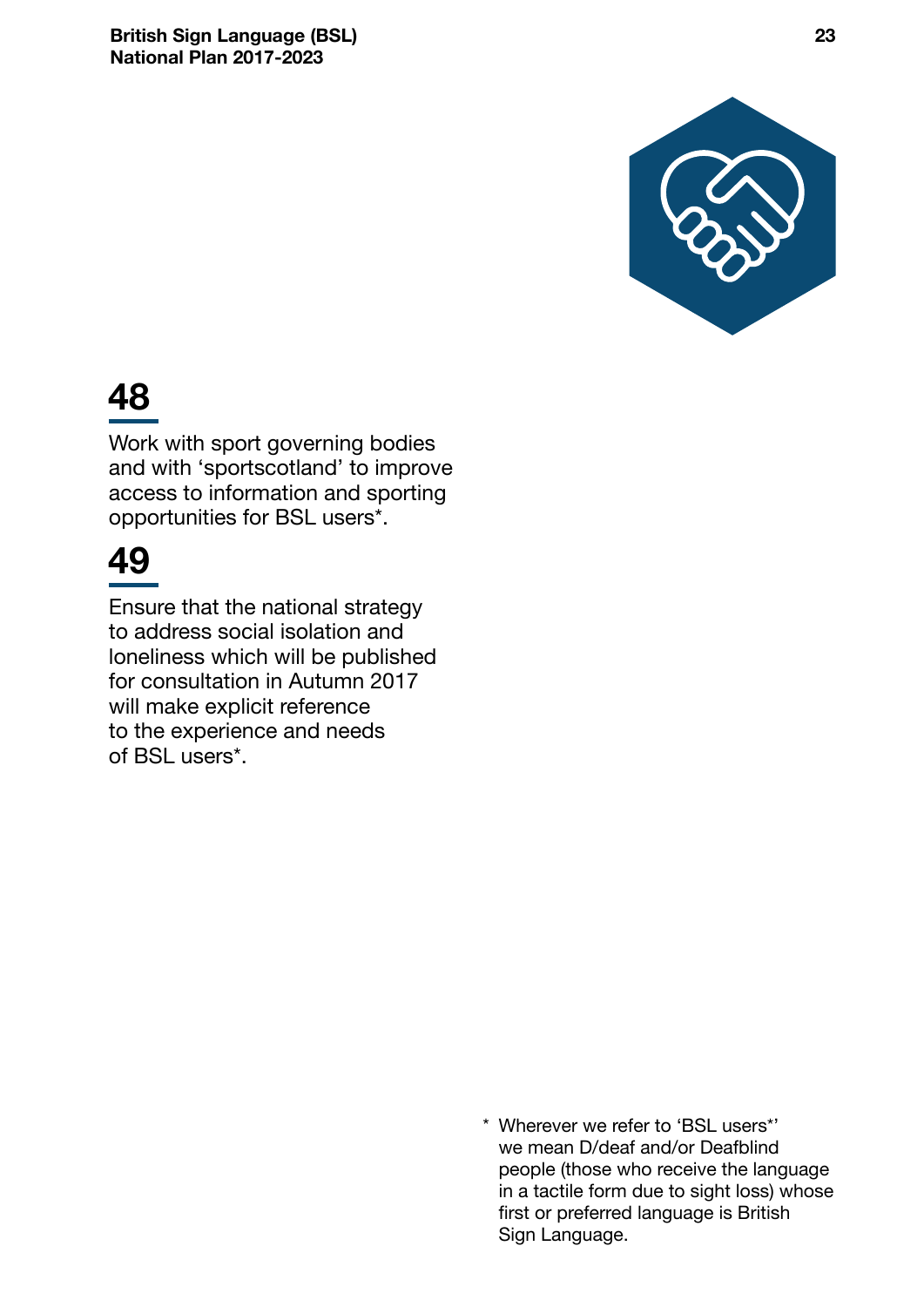#### <span id="page-23-0"></span>**Transport**

**Our long-term goal: BSL users\* will have safe, fair and inclusive access to public transport and the systems that support all transport use in Scotland.**

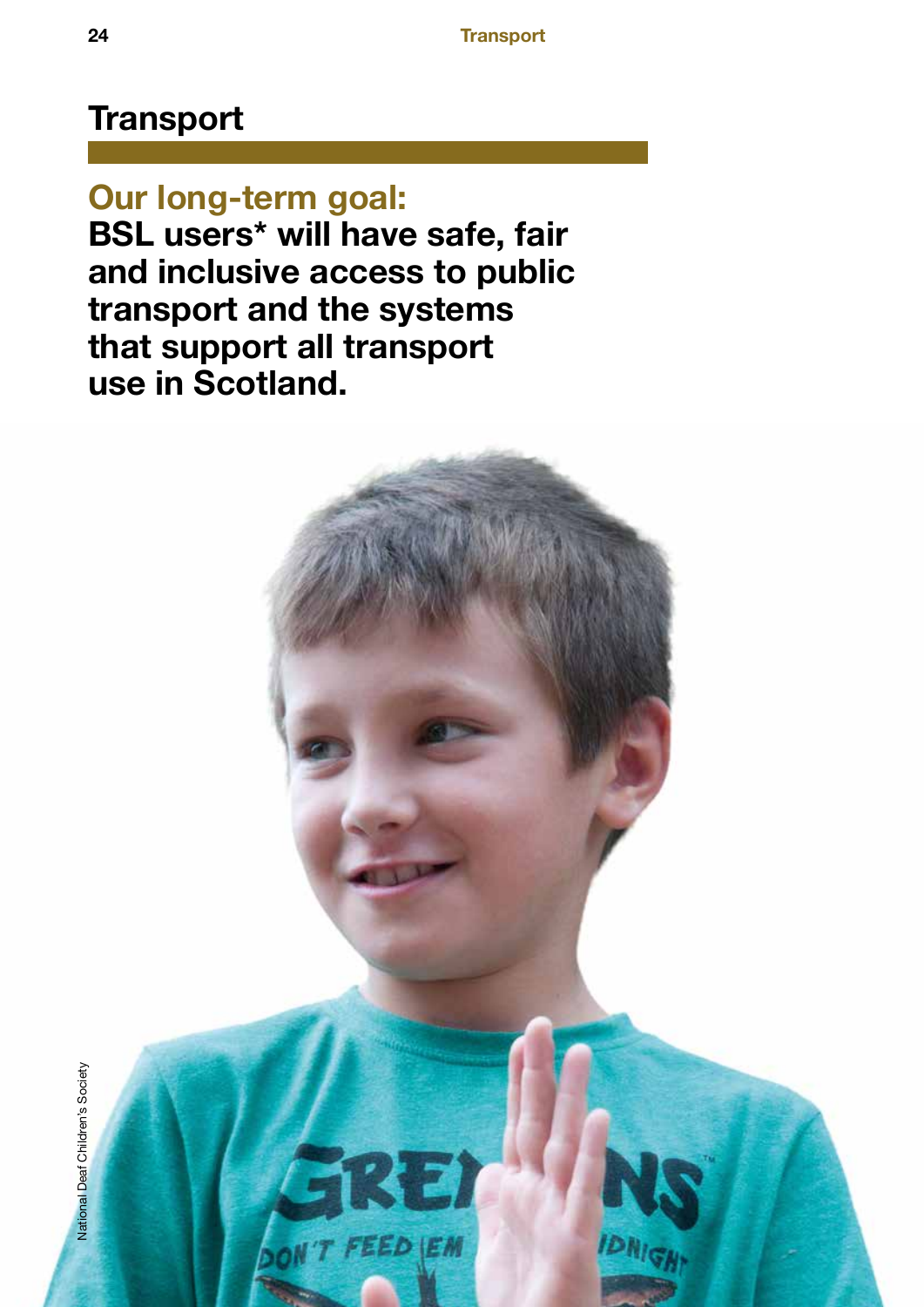

#### **By 2020, Scottish Ministers will:**

## **50**

Ensure that transport users, including BSL users\*, can participate in the on-going feedback process of the 'Going Further: Scotland's Accessible Travel Framework'.

# **51**

Research technological solutions for providing accessible information in transport hubs (for example train stations, airports etc.)

#### **52**

Create guidance for passengers who use BSL on how to contact transport providers when things go wrong on a journey.

### **53**

Develop training for transport providers which includes strategies for communicating with BSL users\*.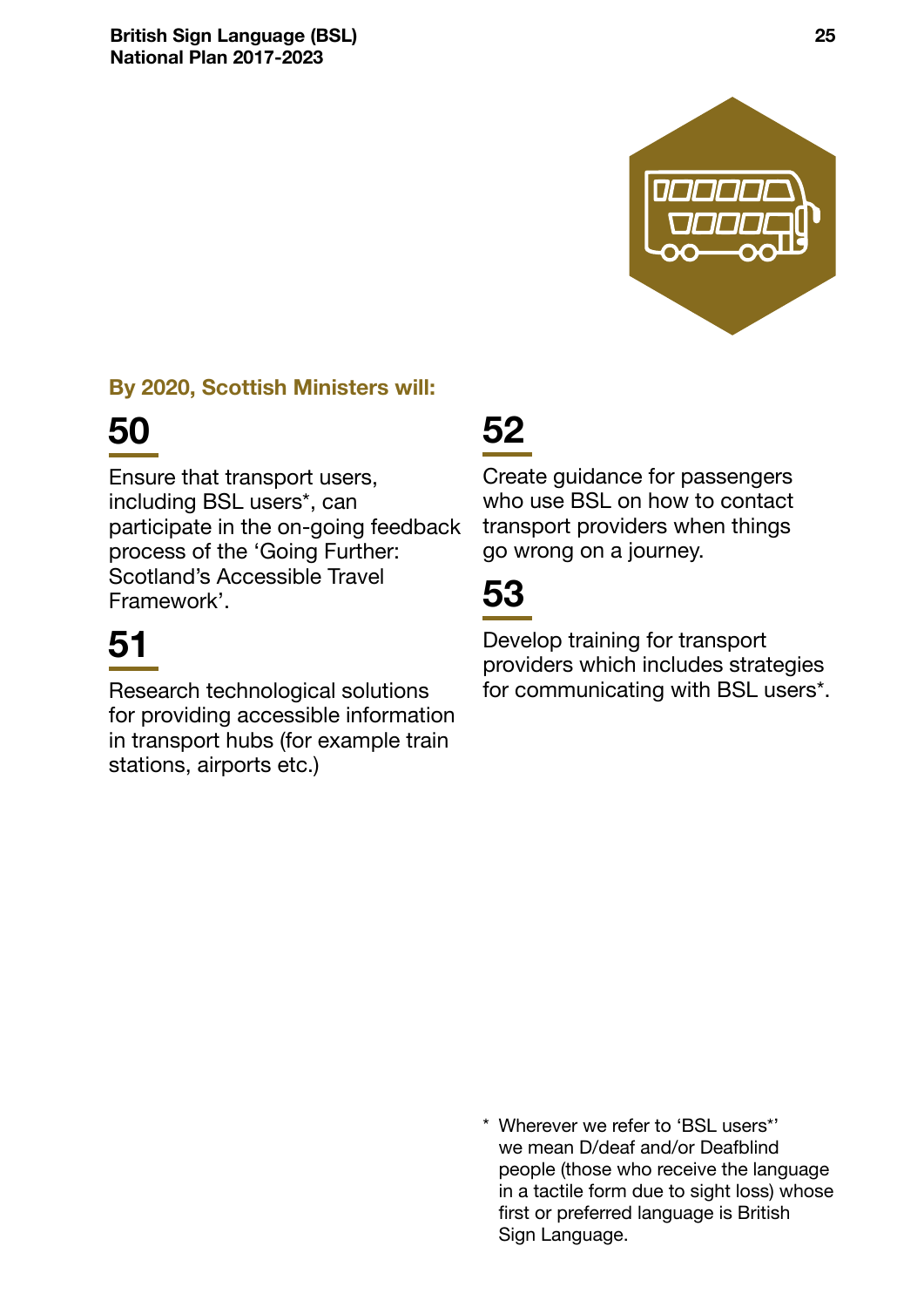#### <span id="page-25-0"></span>**Culture and the Arts**

#### **Our long-term goal:**

**BSL users\* will have full access to the cultural life of Scotland, and an equal opportunity to enjoy and contribute to culture and the arts, and are encouraged to share BSL and Deaf culture with the people of Scotland.**

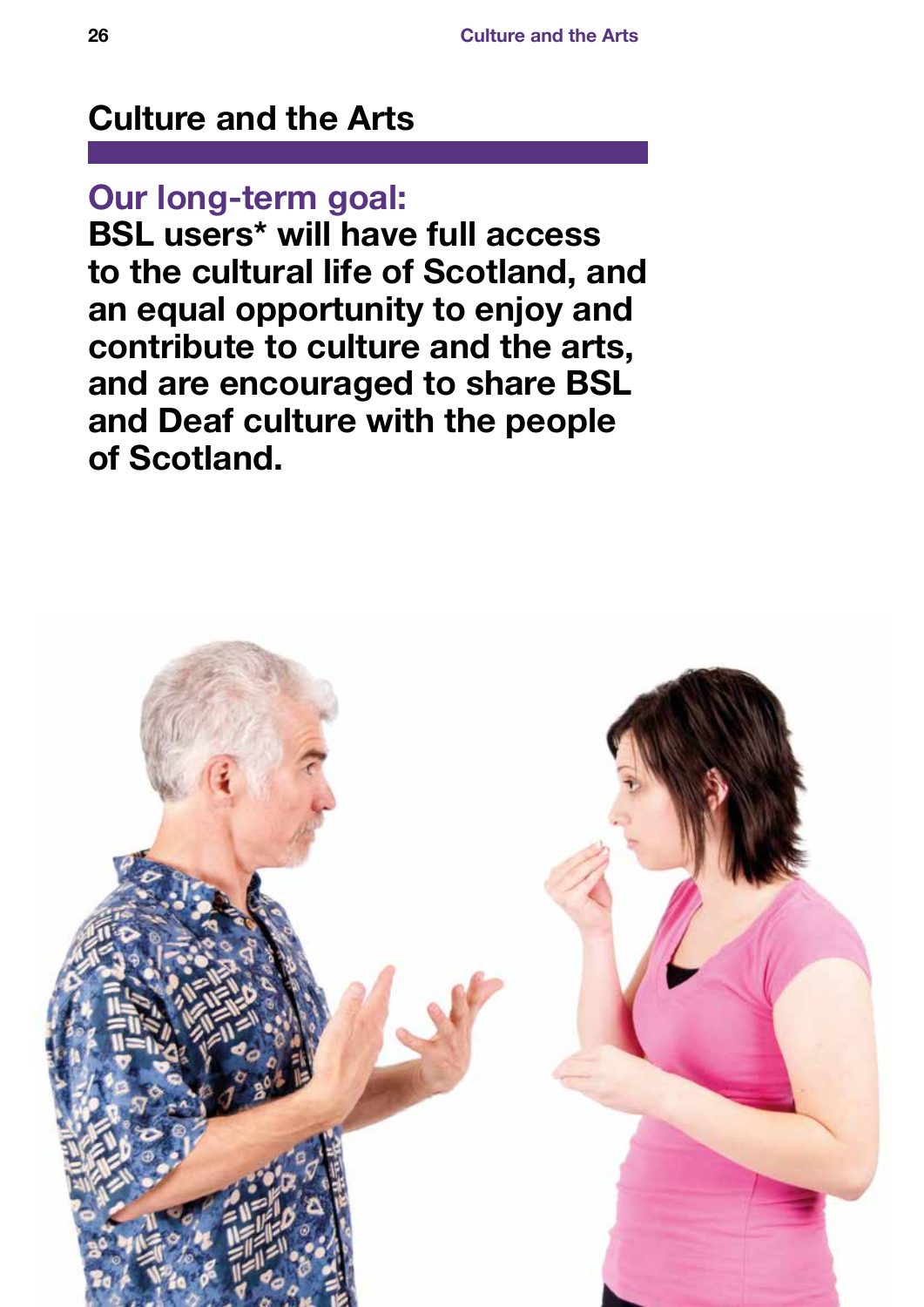

#### **By 2020, Scottish Ministers will:**

## **54**

Enable BSL users\* to take part in culture and the arts as participants, audience members and professionals.

# **55**

Support professional pathways to enable BSL users\* to consider a career in culture and the arts.

# **56**

Increase information in BSL about culture and the arts on websites and at venues.

# **57**

Improve access to the historical environment, and cultural events, and performing arts and film for BSL users\*.

## **58**

Seek the views of BSL users\* to ensure that the Scottish Government's new culture strategy organisations for Scotland recognises the value of BSL and Deaf culture, and the contribution it makes to the health, wealth and success of people and our communities.

# **59**

Train staff in the major tourist information centres about the Scottish Government's nationally funded BSL online interpreting video relay service (VRS) called 'contactSCOTLAND-BSL' and how to help our D/deaf and Deafblind BSL visitors access the service. This work will be delivered by VisitScotland.

# **60**

Promote the use of the Scottish Government's nationally funded BSL online interpreting video relay service (VRS) called 'contactSCOTLAND-BSL' on the VisitScotland website.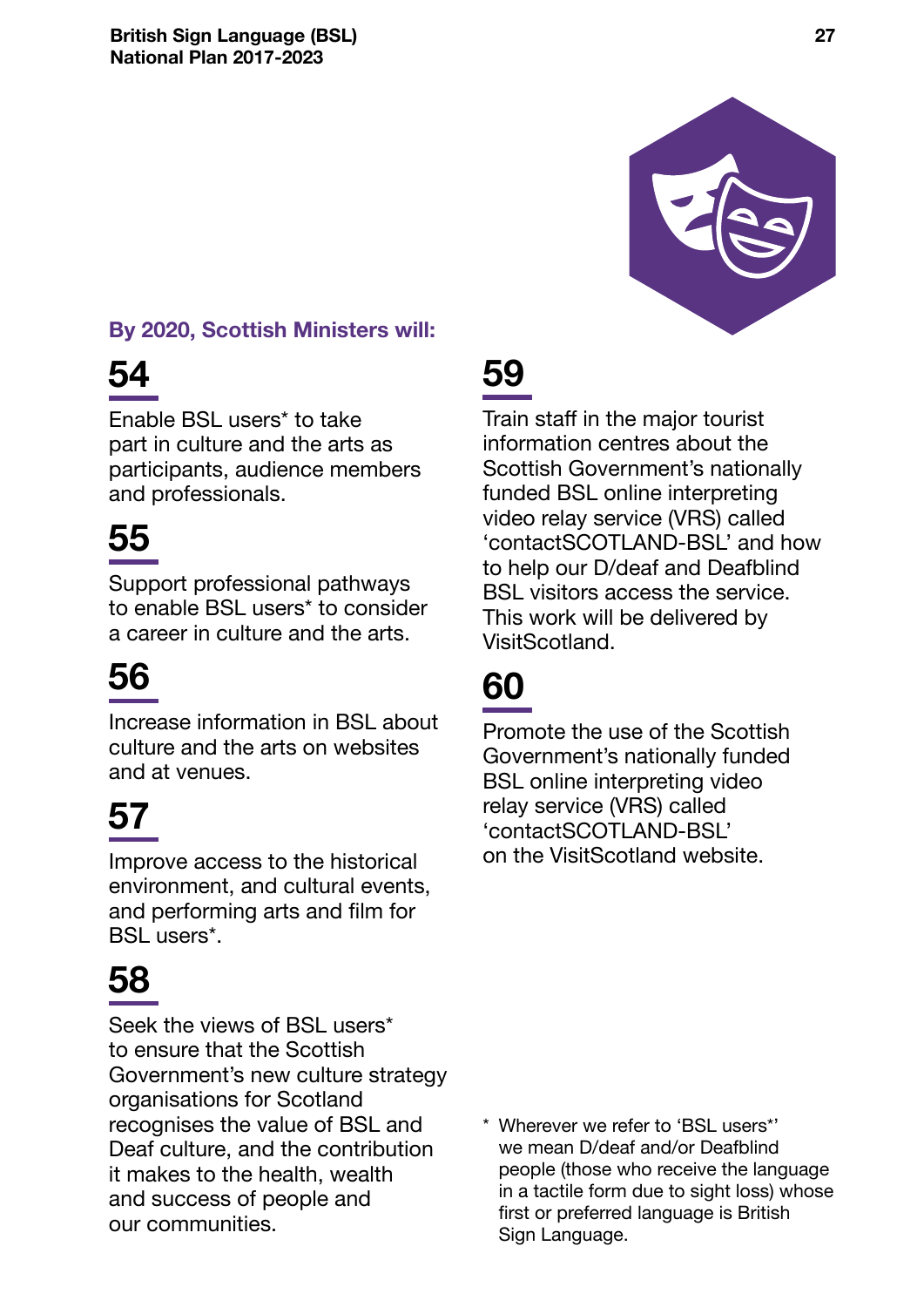#### <span id="page-27-0"></span>**Justice**

**Our long-term goal: BSL users\* will have fair and equal access to the civil, criminal and juvenile justice systems in Scotland.**

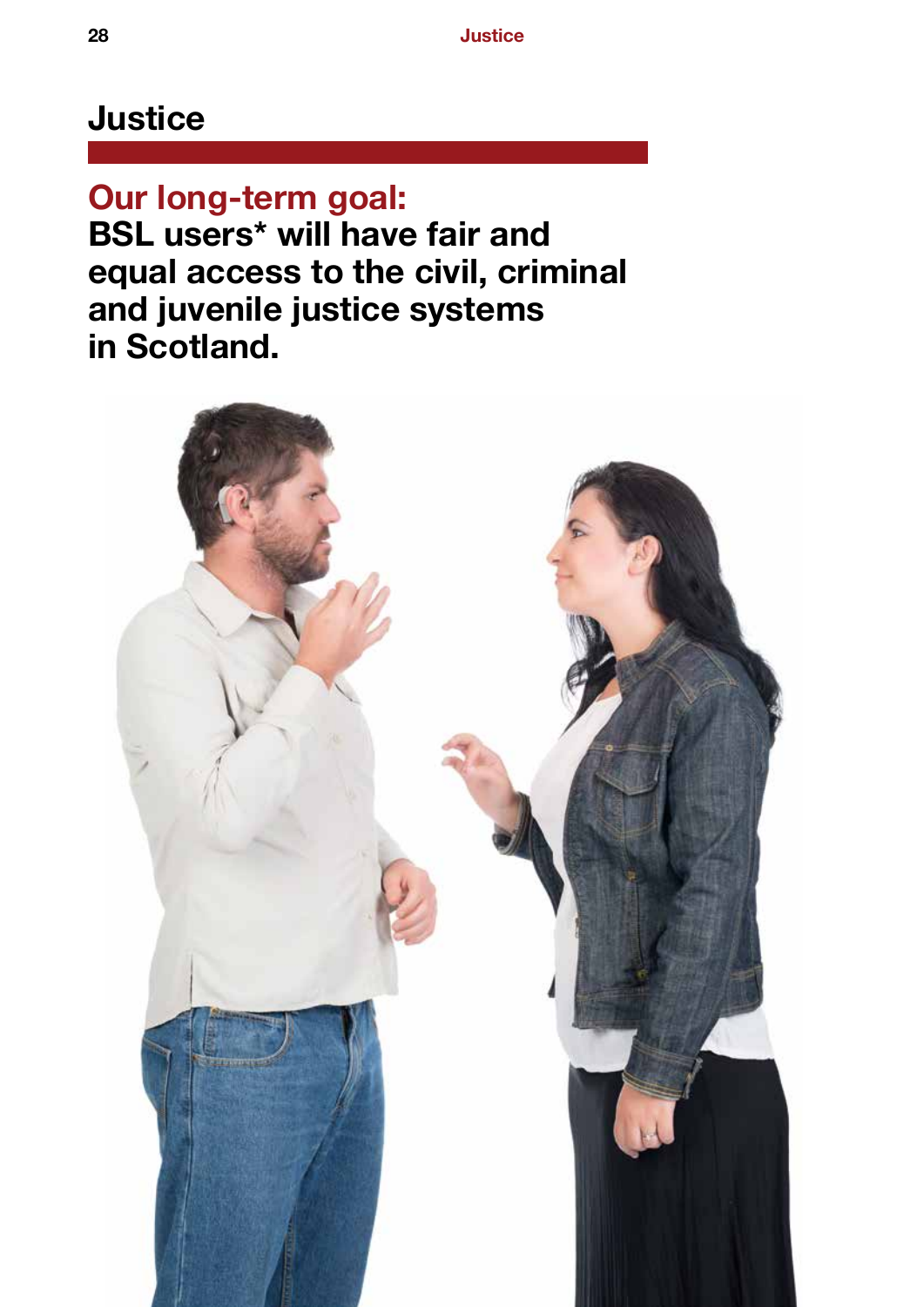

#### **By 2020, Scottish Ministers will:**

### **61**

Establish a BSL-led justice advisory group to provide expertise and guidance to justice agencies. The group will play a key role in developing and delivering a programme of improvements to help the justice agencies better meet the needs of BSL users\*.

## **62**

Work with partners to deliver and evaluate two training programmes aimed at supporting BSL/English interpreters to work within the Justice sector, with a view to informing a longer-term approach.

#### **63**

Work with Scottish Fire and Rescue Service (SFRS), Police Scotland and Scottish Ambulance Service to develop and implement measures to improve access to emergency services for BSL users\*.

### **64**

Improve access to all Scottish Fire and Rescue Service (SFRS), emergency and preventative strategies (including home fire safety visits), for BSL users\*.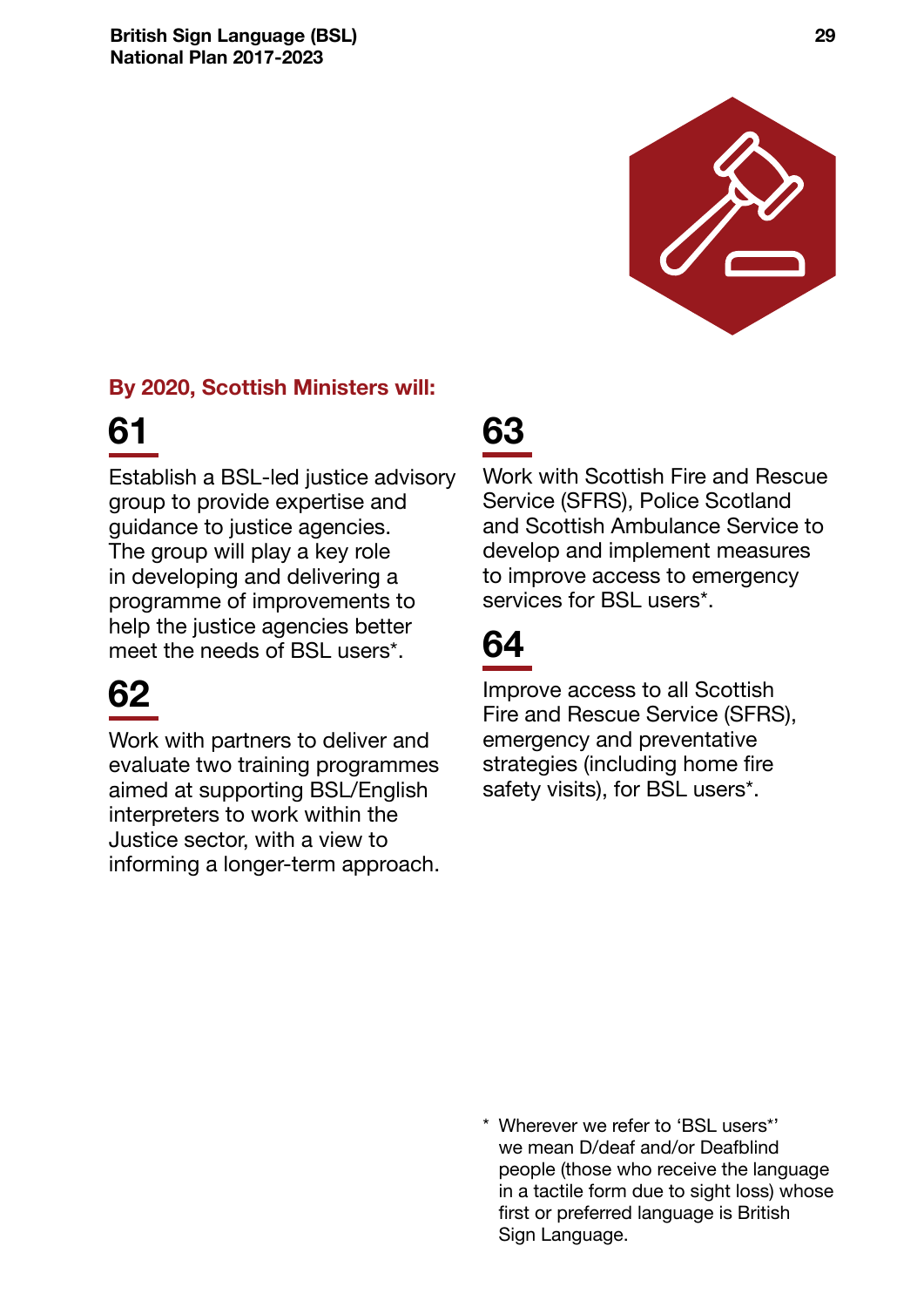#### <span id="page-29-0"></span>**Democracy**

**Our long-term goal: BSL users\* will be fully involved in democratic and public life in Scotland, as active and informed citizens, as voters, as elected politicians and as board members of our public bodies.**

#### **By 2020, Scottish Ministers will:**

#### **65**

Evaluate the Access to Elected Office Fund (Scotland) used in the Local Government elections in 2017 to ensure that it meets the needs of BSL users\* who wish to stand for selection and election, and make any necessary changes in time for the next Scottish Parliament election in 2021.

#### **66**

Work with election organisations, political parties and BSL users\* to ensure that the needs of BSL users\* are being met, enabling them to participate fully in politics.

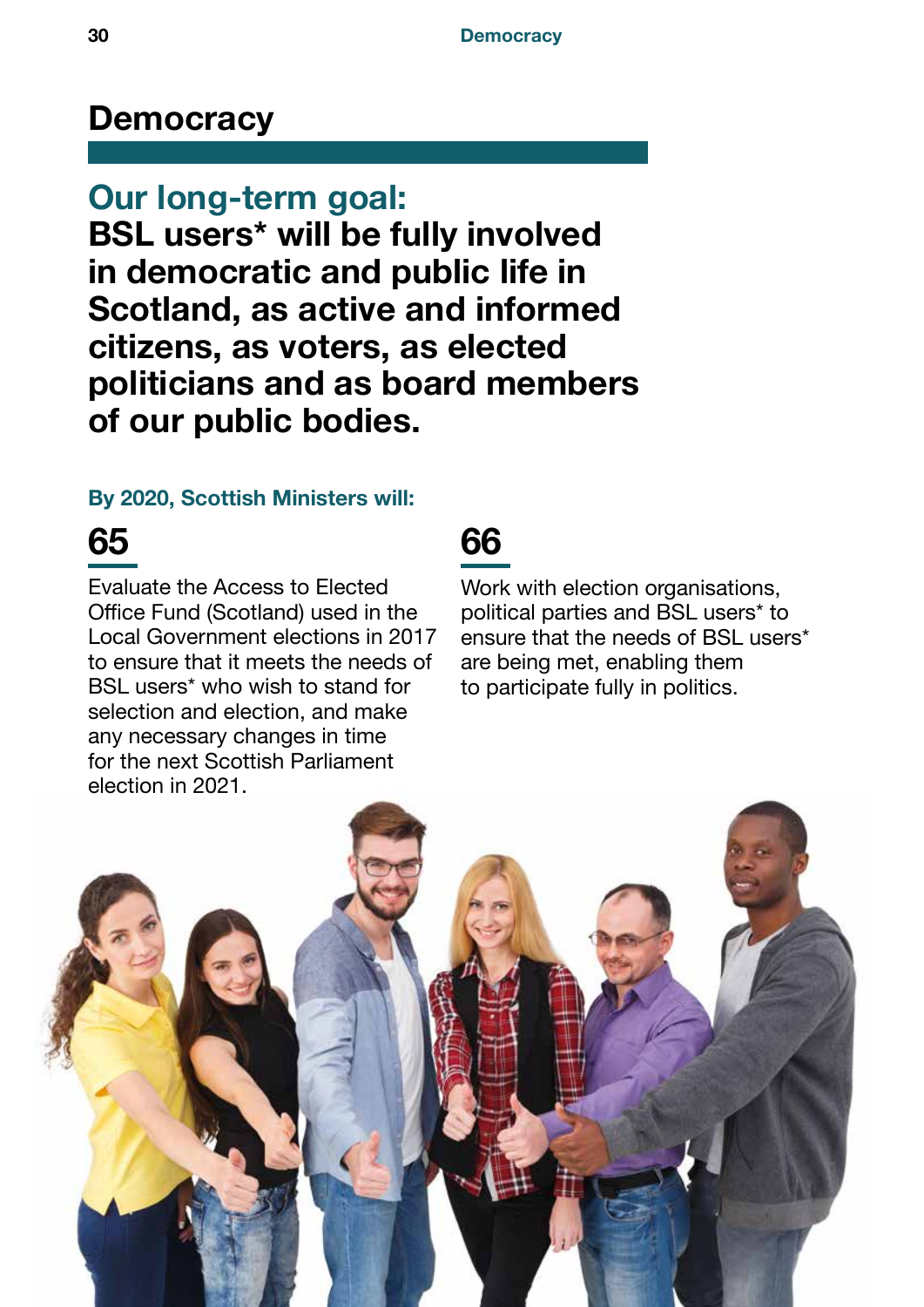

Work with the Electoral Commission in ensuring improved information about voting for BSL users\* is made available in time for the next Scottish Parliament election in 2021 and review whether it has been effective.

### **68**

Work with the political parties, encouraging them to produce election information in BSL in time for the next Scottish Parliament election in 2021.

### **69**

Promote public appointments as a way of participating in public life by producing information about public appointments in BSL, and promoting public appointments specifically to BSL users\*.

## **70**

Ensure that the Scottish Government guidance about board appointments includes specific reference to BSL users\*.